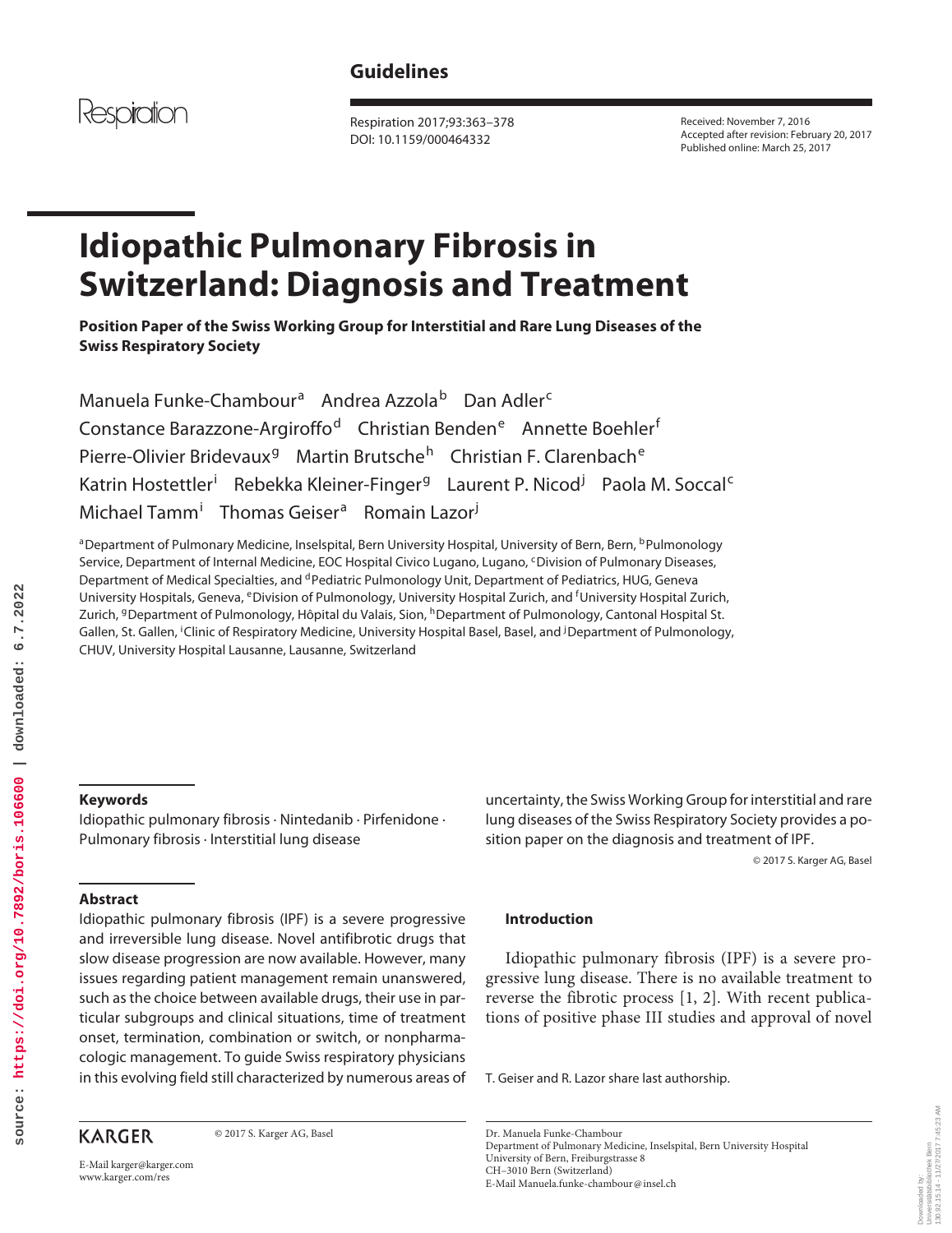antifibrotic drugs to slow lung function decline, several national and international respiratory societies have decided to update existing guidelines or endorse new international guidelines [3-5]. The antifibrotic drugs pirfenidone and nintedanib are now recommended for patients with IPF according to the latest ATS/ERS/JRS/ALAT guidelines [2]. Yet, many questions regarding the management of IPF patients remain the subject of debate [2] , for instance, when to start and when to stop treatment.

 Now that nintedanib and pirfenidone have been approved by the Swiss health authorities (SwissMedic) and they are available for prescription, the Swiss Working Group for interstitial and rare lung diseases of the Swiss Respiratory Society decided to formulate a position paper to guide physicians in Switzerland in the diagnosis and treatment of IPF. In addition, due to the different languages used in Switzerland, Swiss physicians often refer to guidelines in their mother tongue, which might lead to different treatment approaches in one country. Thus, German and French recommendations have been compared with the current international guidelines to establish a national recommendation for Switzerland.

#### **Methodology**

 The recommendations in this position paper are based on the current international literature and opinion of the members of the Swiss Working Group for interstitial and rare lung diseases of the Swiss Respiratory Society (A.A., D.A., C.B.-A., A.B., P.-O.B., M.B., C.C., M.F.-C., K.H., R.L., R.K.-F., and T.G., hereafter called the "working group").

 A core panel was constituted with all members of the working group. A review panel was constituted by adding selected experts to the core panel (C.B., L.P.N., and P.M.S.). As a first step, a list of questions to be addressed was established (M.F.-C., T.G., and R.L.) and was distributed for review. Using an electronic survey tool, we classified the relevance of each question as "very important," "important," "of limited interest," or "unimportant," rated between  $1 =$ "fully disagree" and 9 = "fully agree." Individual votes are represented in the percentage of votes for each grade. Questions considered by the majority as "very important" and "important" were reviewed, discussed, and reformulated if needed. A standardized wording was defined to express the strength of the recommendations: the terms "we recommend" or "should" were used to express a strong recommendation; the terms "we suggest" or "may" were used to express a weak recommendation; the terms "we do not recommend" or "should not" were used to express negative recommendations.

 A first draft of possible responses was written (M.F.-C. and T.G.) and discussed in a face-to-face meeting. A second version was then established (M.F.-C., T.G., and R.L.) and redistributed for review. An iterative formal consensus technique (Delphi method) [6] was then used to measure and improve consensus within the group, using an electronic survey tool. In each round, the members **Table 1.** Interpretation of the consensus level [6]

| Perfect<br>consensus   | All respondents agree on an answer                                                                                                                                                                                                                                                                   |
|------------------------|------------------------------------------------------------------------------------------------------------------------------------------------------------------------------------------------------------------------------------------------------------------------------------------------------|
| Very good<br>consensus | The median and middle 50% (interquartile<br>range) of the respondents are found at 1 interval<br>(e.g., the median and interquartile range are<br>both at 8) or 80% of the respondents are within<br>1 interval of the median (e.g., the median is 8,<br>80% of the respondents are between 7 and 9) |
| Good<br>consensus      | 50% of the respondents are within 1 interval of<br>the median (e.g., the median is 8, 50% of the<br>respondents are between 7 and 9) or 80% of the<br>respondents are within 2 intervals of the median<br>(e.g., the median is 7, 80% of the respondents<br>are between 5 and 9)                     |
| Some<br>consensus      | 50% of the respondents are within 2 intervals of<br>the median (e.g., the median is 7, 50% of the<br>respondents are between 5 and 9) or 80% of the<br>respondents are within 3 intervals of the median<br>(e.g., the median is 6, 80% of the respondents<br>are between 3 and 9)                    |
| No consensus           | All other responses                                                                                                                                                                                                                                                                                  |

were asked to express their level of agreement with each recommendation, using a 7-point Likert scale, and to provide comments as needed. For divergent points, the text was amended and recirculated for review. The Swiss recommendations of the working group are marked with gray shading in the text. The final level of agreement was expressed using the predefined wording (Table 1). A summary of international, French, German, and Swiss recommendations is given in Table 2 for comparison.

#### **What Is IPF?**

#### *Clinical Presentation and Pathophysiology of the Disease*

 IPF is a fibrosing process of the lung parenchyma usually resulting in a restrictive pattern on pulmonary functional testing and impaired gas exchange, eventually leading to respiratory failure. Patients usually present with unspecific respiratory symptoms such as dyspnea on exertion and dry cough [1]. The pathophysiology of IPF has been extensively investigated. The disease is now considered to be due to repeated microinjuries to the alveolar epithelium caused by unknown agents and an impaired wound healing response, which leads to impairment of the lung's physiology [7] .

Research efforts at the cellular and molecular levels have shown that multiple cytokines and mediators are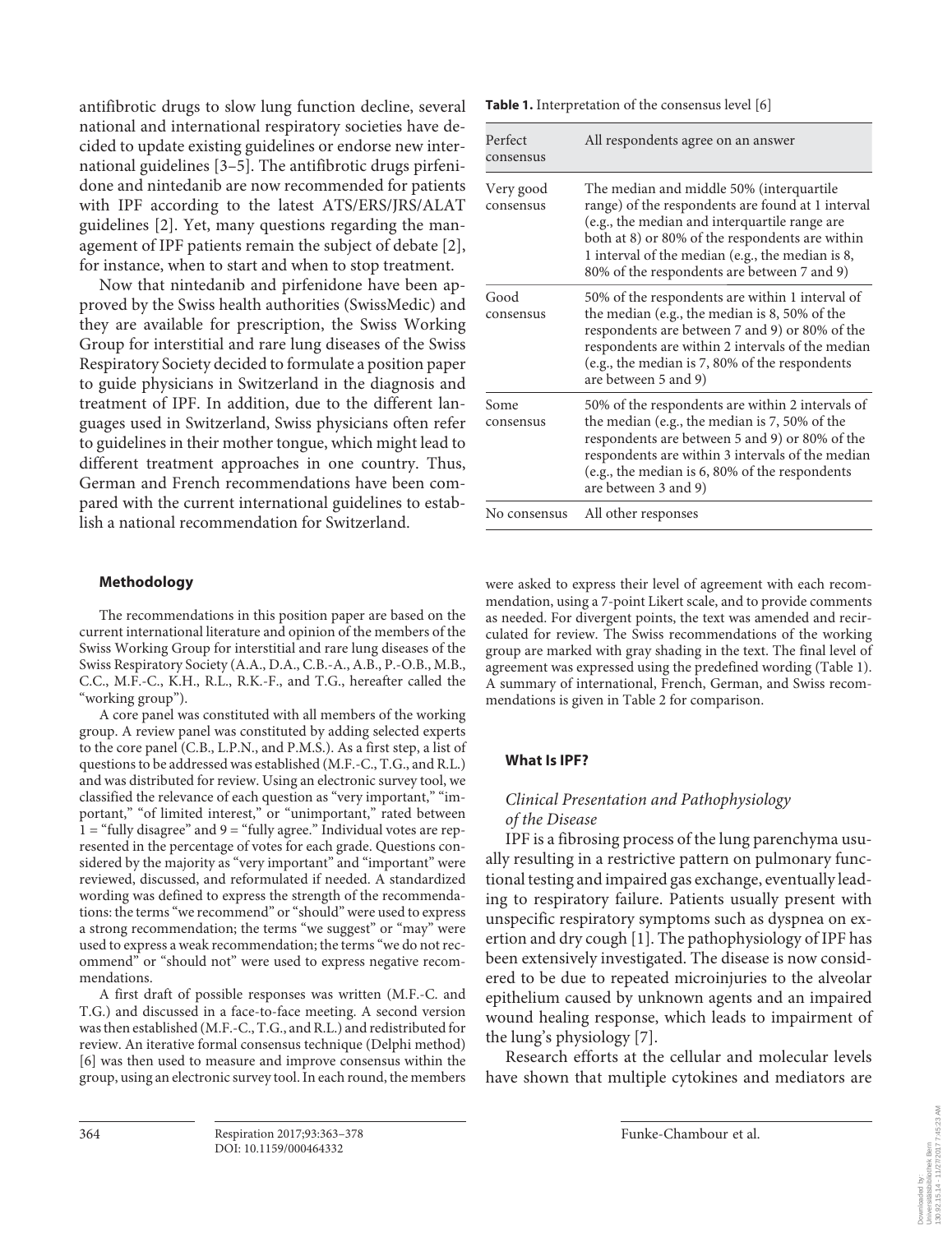#### **Table 2.** Overview of international, French, German, and Swiss recommendations

| Comparison of guidelines for idiopathic pulmonary fibrosis |                           |                                                           |                                          |                                |                                                              |
|------------------------------------------------------------|---------------------------|-----------------------------------------------------------|------------------------------------------|--------------------------------|--------------------------------------------------------------|
|                                                            | ATS 2011                  | German 2013                                               | French 2013                              | ATS 2015                       | <b>Swiss 2017</b>                                            |
| Method                                                     | grade                     | grade                                                     | recommendations                          | grade                          | recommendations                                              |
| Assessment                                                 |                           |                                                           |                                          |                                |                                                              |
| Bronchoalveolar lavage cellular analysis                   | 2                         | 3                                                         | $^{+}$                                   | na                             | 4                                                            |
| Transbronchial biopsy                                      | $\overline{2}$            | $\overline{2}$                                            | na                                       |                                | $\overline{2}$                                               |
| Serology (RF, anti-CCP, ANA)                               | 3                         | 3                                                         | $^{+}$                                   |                                | $\,4\,$                                                      |
| MDD                                                        | $\overline{4}$            | 4                                                         | $+$                                      |                                | $\overline{4}$                                               |
| Genetics                                                   | $\overline{a}$            | $\overline{a}$                                            | $+$                                      |                                | $\overline{2}$                                               |
| Site of biopsy                                             | na                        | defined by MDD,<br>no area with exclusive<br>honeycombing | na                                       |                                | defined by MDD,<br>no area with<br>exclusive<br>honeycombing |
| Lung functional tests                                      | na                        | na                                                        | FVC, DLCO,<br>blood gas,<br>6-MWT, Bioxx |                                | 3                                                            |
| <b>Treatment and prevention</b>                            |                           |                                                           |                                          |                                |                                                              |
| Acetylcysteine monotherapy                                 | 2                         | 3                                                         | $^{+}$                                   | 2                              | $\mathbf{1}$                                                 |
| Ambrisentan                                                | na                        | na                                                        | $\overline{\phantom{a}}$                 | $\mathbf{1}$                   | na                                                           |
| Anticoagulation                                            | $\mathbf{2}$              | $\mathbf{1}$                                              | $\qquad \qquad -$                        | $\mathbf{1}$                   |                                                              |
| Azathioprine, acetylcysteine, prednisone                   | $\overline{c}$            | $\mathbf{1}$                                              | $\overline{\phantom{0}}$                 | 1                              | $\mathbf{1}$                                                 |
| Bosentan                                                   | $\mathbf{1}$              | $\mathbf{1}$                                              | $\overline{\phantom{0}}$                 | 2                              |                                                              |
| Colchicine                                                 | $\mathbf{1}$              | $\mathbf{1}$                                              | $\qquad \qquad -$                        | na                             |                                                              |
| Combined corticosteroids and immunomodulator therapy       | $\mathbf{1}$              | $\mathbf{1}$                                              | na                                       | na                             |                                                              |
| Corticosteroid monotherapy                                 | $\mathbf{1}$              | $\mathbf{1}$                                              | $\overline{\phantom{0}}$                 | na                             |                                                              |
| Corticosteroids for acute exacerbation                     | 3                         | 3                                                         | $^{+}$                                   | na                             | 3                                                            |
| Cyclosporine A                                             | 1                         | 1                                                         | $\overline{\phantom{0}}$                 | na                             |                                                              |
| Etanercept                                                 | $\mathbf{1}$              | $\mathbf{1}$                                              | $\overline{\phantom{0}}$                 | na                             |                                                              |
| Imatinib                                                   | no recommen-<br>dation    | $\mathbf{1}$                                              | na                                       | $\mathbf{1}$                   |                                                              |
| Interferon- $\gamma$ 1b                                    | $\mathbf{1}$              | $\mathbf{1}$                                              | $\overline{\phantom{0}}$                 | na                             |                                                              |
| Low-dose corticosteroids for treatment-resistant cough     | na                        | na                                                        | $\begin{array}{c} + \end{array}$         | na                             | na                                                           |
| Lung transplantation                                       | $\overline{4}$            | $\overline{4}$                                            | $+$                                      | no rec. single 4<br>vs. bilat. |                                                              |
| Macitentan                                                 | na                        | na                                                        | $\overline{\phantom{m}}$                 | $\overline{2}$                 |                                                              |
| Invasive mechanical ventilation                            | $\overline{2}$            | $\overline{2}$                                            | $\overline{\phantom{0}}$                 | na                             | 2                                                            |
| Nintedanib                                                 | na                        | na                                                        | na                                       | 3                              | 3                                                            |
| Oxygen therapy in hypoxic patients                         | $\overline{4}$            | $\overline{4}$                                            | $^{+}$                                   | na                             | $\overline{4}$                                               |
| Palliative care with opioid treatment                      | should be<br>considered   | 3                                                         | na                                       | na                             | $\overline{4}$                                               |
| Pirfenidone                                                | no recommen-<br>dation    | 3                                                         | $+$                                      | 3                              | $\mathfrak{Z}$                                               |
| Pulmonary rehabilitation                                   | 3                         | 3                                                         | $\begin{array}{c} + \end{array}$         | na                             | 4                                                            |
| Sildenafil                                                 | no recommen- na<br>dation |                                                           | na                                       | 2                              |                                                              |
| Tobacco cessation                                          | na                        | 3                                                         | na                                       | na                             |                                                              |
| Treatment of asymptomatic reflux                           | 3                         | no recom-<br>mendation                                    | $+$                                      | 3                              | $\overline{2}$                                               |
| Treatment of pulmonary hypertension                        | $\overline{c}$            | treatment trial if<br>severe with mild<br>fibrosis        | only if severe                           | no recommen-1<br>dation        |                                                              |
| Vaccination against influenza and pneumococcus             | na                        | 3                                                         | $\begin{array}{c} + \end{array}$         | na                             | na                                                           |
| Follow-up<br>Control every 3-6 months                      |                           | 3                                                         | $\, +$                                   |                                |                                                              |

 4, strong recommendation for; 3, weak recommendation for; 2, weak recommendation against; 1, strong recommendation against; +, recommendation for without weak or strong; –, recommendation against without weak or strong; "no recommendation," question has been addressed, but no recommendation has been formulated; na, not addressed. Transplantation: the Swiss recommendations are strong for considering transplantation. RF, rheumatoid factor; CPP, cyclic citrullinated peptide; ANA, anti-nuclear antibodies; MDD, multidisciplinary discussion; FVC, forced vital capacity; DLCO, diffusing capacity of the lung for carbon monoxide; 6-MWT, 6-min walk test.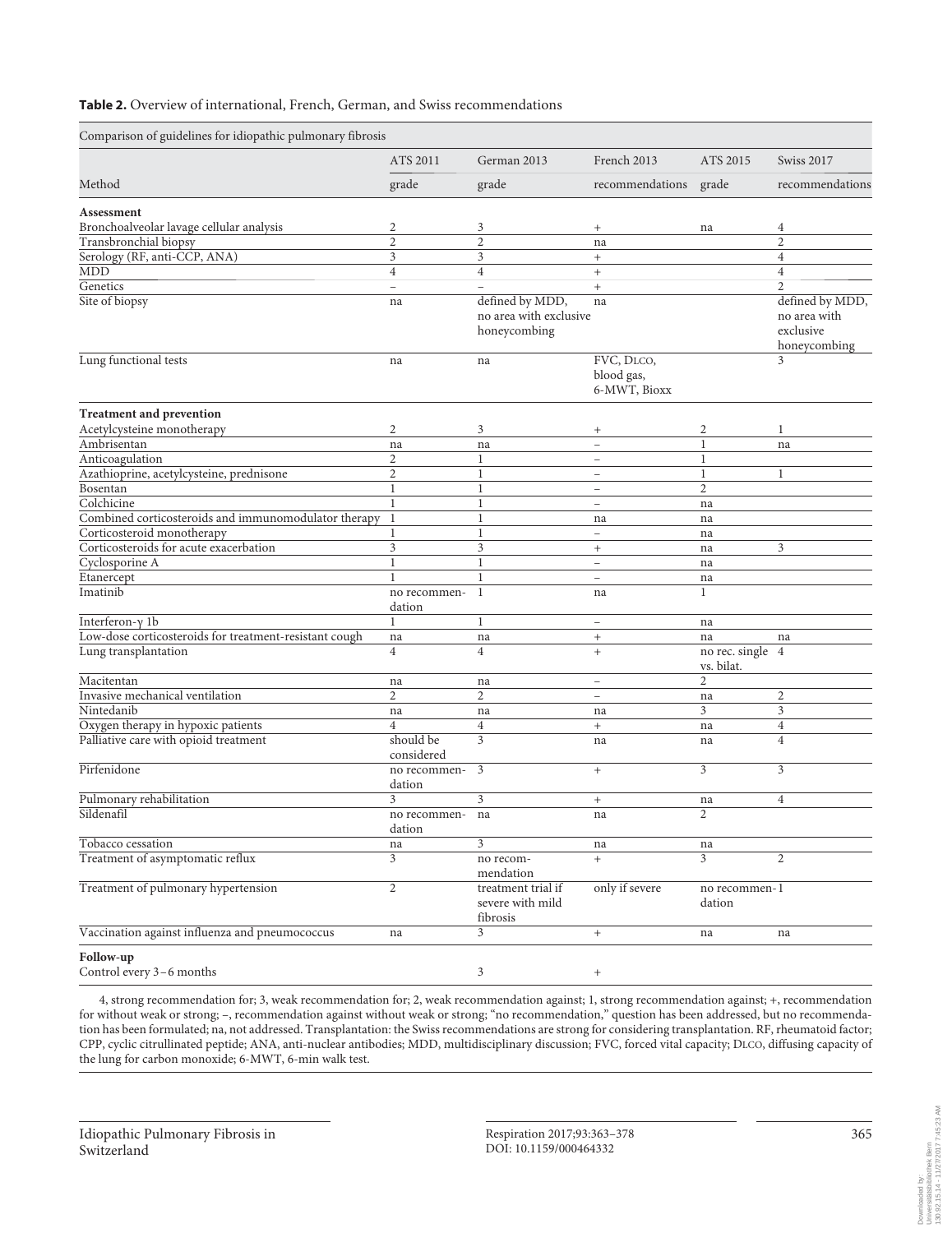**Table 3.** Radiological criteria for UIP [1]

| $UIP$ (all 4)                                                                                                                                                                | Possible UIP (all 3)                                                                                              | Inconsistent with UIP (any of 7)                                                                                                                                                                                                                                                  |
|------------------------------------------------------------------------------------------------------------------------------------------------------------------------------|-------------------------------------------------------------------------------------------------------------------|-----------------------------------------------------------------------------------------------------------------------------------------------------------------------------------------------------------------------------------------------------------------------------------|
| Subpleural, basal predominance<br>Reticular abnormality<br>Honeycombing with or without traction<br>bronchiectasis<br>Absence of features listed as inconsistent<br>with UIP | Subpleural, basal predominance<br>Reticular abnormality<br>Absence of features listed as inconsistent<br>with UIP | Upper or mid-lung predominance<br>Peribronchovascular predominance<br>Extensive ground-glass abnormality<br>(extent > reticular abnormality)<br>Profuse micronodules<br>Discrete cysts<br>Diffuse mosaic attenuation/air trapping<br>Consolidation in bronchopulmonary<br>segment |
| UIP, usual interstitial pneumonia.                                                                                                                                           |                                                                                                                   |                                                                                                                                                                                                                                                                                   |

implicated in IPF pathogenesis, and transforming growth factor (TGF)- $\beta$  was identified as a key player [8]. TGF-β, PDGF (platelet-derived growth factor), FGF (fibroblast growth factor), and VEGF (vascular endothelial growth factor) are profibrotic cytokines which are targets of current therapeutic approaches [8] . Excessive production of these and other cytokines leads to accumulation of differentiated fibroblasts, so-called myofibroblasts, in the alveolar interstitium. Myofibroblasts produce and modify the extracellular matrix (e.g., collagen), which alters the normal lung architecture and impairs gas exchange.

 The histopathological features of IPF include fibroblast foci, which represent subepithelial accumulations of myofibroblasts in fibrotic areas with adjacent dense collagen deposits, and spatial and temporal heterogeneity of fibrotic changes. These changes constitute the so-called usual interstitial pneumonia (UIP) pattern. The radiological UIP pattern can be identified by high-resolution computed tomography (HRCT) if characteristic imaging features are present, and some correlations between histopathological changes and radiological features have been made previously (see below and Table 3) [1, 9]. While an IPF diagnosis requires a radiological and histological UIP pattern (if histology has been performed), the presence of a UIP pattern does not necessarily implicate IPF, since it may occur in other contexts such as rheumatoid arthritis [10], chronic hypersensitivity pneumonitis [11], or connective tissue disease [12], which are important differential diagnoses to exclude.

 Many factors have been found to increase the risk – or to contribute to the occurrence – of IPF, including old age [1], male gender [13], smoking [14], occupational exposures, gastroesophageal reflux [15–17] , and viral or bacterial infections [18]. Genetic mutations (e.g., SPC, SPA, and telomerase genes) and single nucleotide polymorphisms (e.g., MUC5B) are increasingly identified in patients with IPF [19] and strongly suggest that a genetic susceptibility plays a role in disease development [19, 20].

 The prevalence of IPF is described as increasing in some populations [21]. Data about the incidence and prevalence of pulmonary fibrosis vary due to changing case definitions in different countries [22] . An overview on interstitial lung disease (ILD) prevalence or incidence rates in Europe, including data about IPF, was given in a paper describing the epidemiology of different ILDs in Greece [23]. In Switzerland, there might be 100-5,000 IPF patients (considering previously published data), with an incidence of 18–1,424 new patients per year nationwide [8]. However, the true incidence and prevalence as well as the genetic characteristics of IPF in Switzerland are currently unknown.

#### *Course of the Disease*

 Although new treatment options are now available, IPF remains a severe and life-threatening disease with a median survival of about 3 years  $[1, 24]$ . The disease course can, however, differ considerably between individual patients. While some remain almost stable for years, others may progress rapidly or experience episodes of acute worsening or exacerbation. Acute exacerbation of IPF (AE-IPF) is an acute, clinically significant respiratory deterioration characterized by evidence of new, widespread alveolar abnormalities that typically occur within less than 1 month [25]. It is considered to be an independent acceleration of the disease process or response to occult external events [25, 26]. The annual in-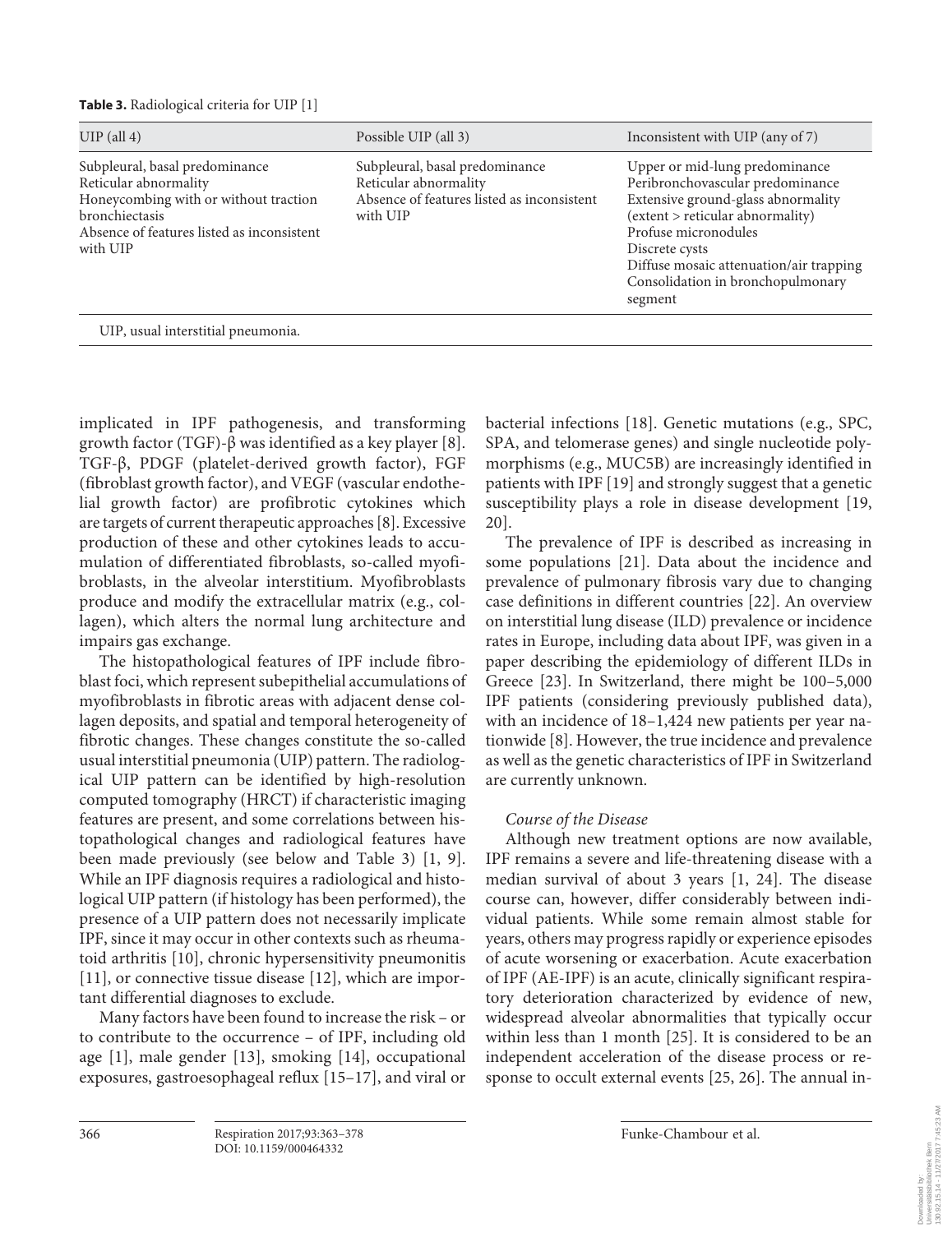

**Fig. 1.** Typical high-resolution computed tomography images of an idiopathic pulmonary fibrosis patient (**a**, **b**) with a basal gradient (**b**), honeycombing, and traction bronchiectasis in the absence of a predominance of ground glass.

cidence of AE-IPF has been estimated around 5% in placebo arms of recent randomized controlled trials, with a median survival of less than 3 months [27] . CT scanning during AE-IPF typically shows new ground-glass opacities superimposed on preexisting chronic fibrotic changes [26]. If biopsies are available, diffuse alveolar damage is usually present on the underlying UIP [26]. The definition of AE-IPF has recently been updated [25] .

 Exclusion of alternative causes – specifically heart failure as well as pulmonary embolism, pleural effusion, and pneumothorax – is crucial, as these causes affect the treatment approach and prognosis [25, 26]. While exclusion of infection by bronchoalveolar lavage (BAL) or endotracheal aspirate has previously been required, it is no longer mandatory for the redefined term of "acute exacerbation" [25, 27]. Nevertheless, infections need to be searched for, as they inform treatment decisions.

 No reliable marker for predicting the disease course in IPF is available today, although MUC5B polymorphisms have been associated with better survival [28], and a variant of TOLLIP was related to higher mortality [29]. Today, only MUC5B polymorphisms and MMP7 are considered potential biomarkers of IPF disease course, even if no biomarker is used in clinical practice yet. [30] More commonly used in clinical practice are clinical and physiological variables (gender, age, forced vital capacity [FVC], and diffusing capacity of the lung for carbon monoxide [DLCO]) to predict mortality among patients with IPF, using various clinical scores such as the GAP index  $[31]$ .

#### **Diagnosis of IPF**

 Current international guidelines require the exclusion of other known causes of ILD, the presence of a UIP pattern on HRCT if no surgical biopsy is obtained, or specific combinations of HRCT and surgical lung biopsy (SLB) if a biopsy is performed [1] . Most challenging is the exclusion of secondary causes of fibrosis. The initial step is thus a thorough patient history to exclude any environmental, occupational, or drug exposure to agents with profibrotic side effects. The patient history can point to connective tissue disease. The family history might reveal hereditary forms of pulmonary fibrosis, which is found in about 5% of cases [1] . History-taking should also include a search for possible triggering factors (e.g., gastroesophageal reflux) and comorbidities like obstructive sleep apnea or signs of coronary heart disease [1] .

 A clinical examination might reveal signs of chronic hypoxemia with finger clubbing and, eventually, cyanosis in advanced situations. Pulmonary auscultation usually reveals typical bibasilar Velcro crackles. Pulmonary functional tests may typically show a restrictive ventilatory defect with a reduced diffusion capacity and, possibly, hypoxia. If performed, exercise testing uncovers gas exchange impairment by desaturation during exercise  $[1]$ .

 According to international guidelines, a UIP needs to be present on HRCT for a diagnosis, which includes a subpleural and basal predominance of lesions, reticular abnormalities, honeycombing with or without traction

Jniversitätsbibliothek Bern<br>30.92.15.14 - 11/27/2017 7:45:23 AM 130.92.15.14 - 11/27/2017 7:45:23 AMUniversitätsbibliothek Bern Downloaded by: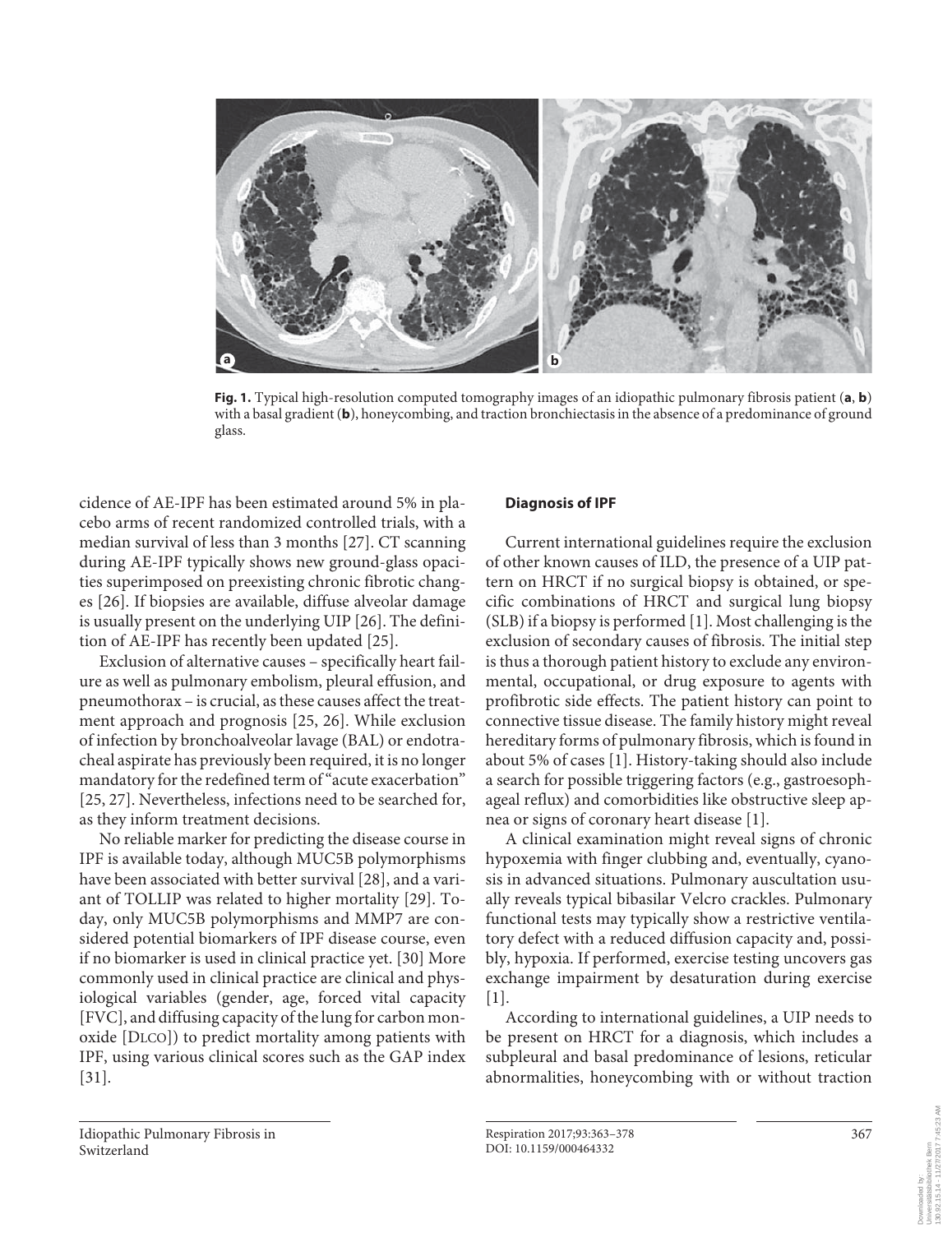

**Fig. 2. a** Typical histopathological UIP (usual interstitial pneumonia) pattern with a heterogeneous distribution and fibroblast foci. **b** Typical fibroblast foci with myofibroblast accumulation.

bronchiectasis, and an absence of features inconsistent with a UIP pattern (Table 1; Fig. 1). Identifiable causes need to be excluded. If radiological imaging is inconsistent with a UIP, biopsy is required to confirm the UIP pattern (Fig. 2) and a diagnosis should be established after multidisciplinary discussion (MDD) [1]. A modified diagnostic algorithm from the international guidelines [1] has previously been proposed [8]. Detailed descriptions of imaging (Table 1) and histopathological UIP patterns are also summarized in the international ATS/ERS guidelines  $[1]$ .

## *Which Physiological Tests Should Be Performed at the Time of Diagnosis (Evaluation of Prognosis) and for Follow-Up in Patients with Suspected IPF?*

 Although physiological testing is not formally required for an initial diagnosis of IPF according to the ATS/ERS/ JRS/ALAT, some parameters, such as a DLCO <40%, are predictive of increased mortality, and changes in FVC signal disease progression [1]. In the German guidelines for diagnosis and treatment of IPF, lung functional changes with a decline in FVC  $\geq$  10% or a decline in FVC <10% combined with a decrease in DLCO, deteriorated arterial blood gas analysis or 6-min walk test (6-MWT) results, and clinical symptoms (dyspnea and cough) should be used to determine disease progression and prognosis [3] . In addition, the German consensus conference considers changes in FVC or inspiratory vital capacity as equal parameters [3]. The current French recommendation suggest a combination of symptoms (severity of dyspnea), lung functional tests (FVC and DLCO), the 6-MWT, the extent of honeycombing on HRCT, pulmonary hypertension (PH) on echocardiography, and using a score to assess prognosis [4].

In addition to DLCO and spirometry (FVC) to assess disease prognosis and progression in accordance with international recommendations, we suggest performing body plethysmography in search of a restrictive ventilatory disorder. The 6-MWT (in search of exercise-induced oxygen desaturation) should be performed routinely at the time of diagnosis in patients with suspicion of IPF as a reference value to evaluate disease progression. Arterial blood gas analysis should not be performed routinely, unless long-term oxygen therapy is considered. Spiroergometry may be performed if driven by a specific clinical question. **(Very good consensus) (1–6 = 0 votes, 7 = 10% of votes, 8 = 10% of votes, 9 = 80% of votes)**

#### *Which Laboratory Tests Should Be Performed at the Time of Diagnosis of Suspected IPF?*

 Serological analyses should be performed according to international guidelines [1] to exclude secondary causes, specifically since some rheumatologic diseases may manifest as lung fibrosis before systemic symptoms become apparent [1, 3]. International recommendations according to the ATS/ERS/JRS/ALAT include systematic serological testing even in the absence of symptoms of connective tissue disease, such as rheumatoid factor, anti-cyclic citrullinated peptide, and anti-nuclear antibody titer and pattern. Further serological testing (anti-Jo-1, -SSA, -SSB, and -Scl-70) is only considered in selected cases because of an unclear benefit [1]. The German recommendation adopts this proposal [3]. In order to exclude connective tissue disease-associated ILDs, the French recommendations suggest assessing (1) differential blood cell counts, as well as C-reactive protein, serum creatinine, transaminase, γ-glutamyltransferase, and alkaline phosphatase; (2) anti-nuclear antibodies, anti-citrullinated cyclic peptide antibodies, and rheumatoid factor; and (3), depending on the clinical picture or if anti-nuclear anti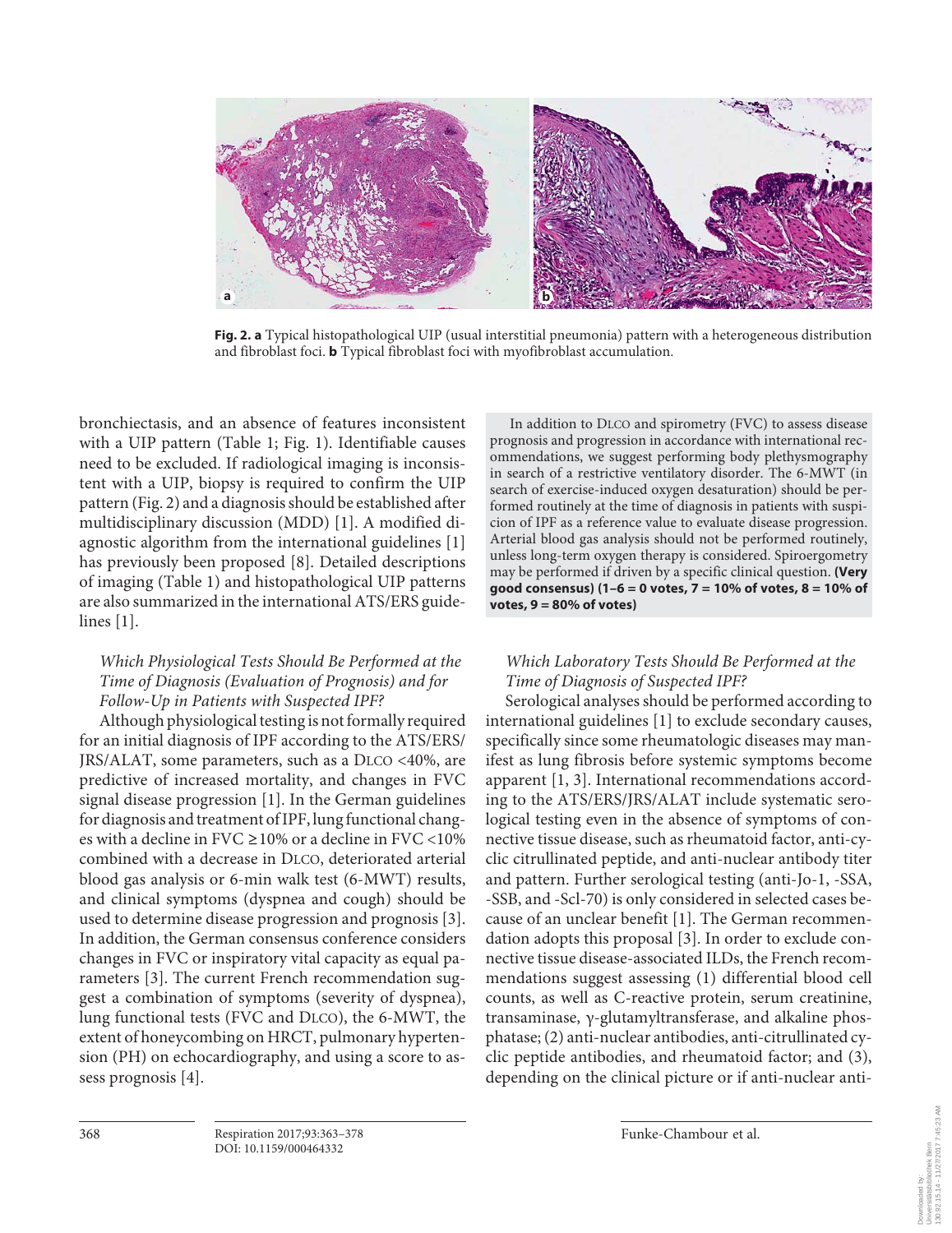bodies are present, antibodies specific to the Sjögren syndrome (anti-SSA and anti-SSB), systemic sclerosis antibodies (anti-centromere, anti-topoisomerase-1, and anti-U3RNP antibodies), anti-synthetase antibodies, antithyroid antibodies, creatinine phosphokinase, and serum electrophoresis [4]. A recent review suggests anti-nuclear antibodies, Jo-1, SSA, SSB, rheumatoid factor, anti-CCP, and anti-neutrophil cytoplasmic antibodies as screening markers for all patients with unclear ILD [32] .

 We recommend routine blood testing including erythrocyte sedimentation rate, differential blood cell count, C-reactive protein, and renal (blood, urine dip stick) and liver function, as well as serological markers for systemic autoimmune diseases (antinuclear antibodies, rheumatoid factor, and anti-cyclic citrullinated peptide). These tests may be repeated during the disease course if new clinical aspects appear. We suggest performing expanded serological testing when an autoimmune disease is suspected based on a thorough patient history and clinical examination. This may include markers for mixed connective tissue disease (anti-U1 ribonucleoprotein antibodies), Sjögren syndrome (anti-SSA and anti-SSB antibodies), and systemic lupus erythematosus (Sm, dsDNA), as well as specific antibodies for idiopathic inflammatory myopathies (anti-Jo-1, anti-PL7, and anti-PL12), systemic sclerosis (anti-centromere, anti-topoisomerase-1, and anti-U3RNP), and vasculitis (anti-neutrophil cytoplasmic autoantibodies). Serological markers for inflammatory myopathies (e.g., anti-Jo-1 antibodies) may also be determined in asymptomatic patients, since ILD can occur with or without preceding myopathy. **(Very good consensus) (1–6 = 0 votes, 7 = 10% of votes, 8 = 30% of votes, 9 = 60% of votes)**

 *Should Patients with a UIP Pattern and Clinical or Serological Autoimmune Features Who Do Not Meet the Definite Diagnostic Criteria for a Connective Tissue Disease Be Considered as Having IPF?* 

 Some patients present with clinical features suggesting an underlying autoimmune process, but they do not meet the established criteria for a connective tissue disease; this has been called "interstitial pneumonia with autoimmune features" (IPAF). Evidence of treatment for this newly described population is missing [33] .

 We recommend that the diagnosis and treatment decisions for interstitial pneumonia with autoimmune features be left with experienced MDD groups. **(Very good consensus) (1–7 = 0 votes 8 = 10% of votes, 9 = 90% of votes)**

# *Should Bronchoscopy and BAL Be Performed if IPF Is Suspected?*

 Lymphocytosis ≤ 15% or eosinophilia ≤ 1% in BAL fluid are considered normal. Alterations in cytopathological cell distribution in BAL fluid should initiate a search for a diagnosis other than IPF [34, 35] . In the guidelines from the ATS/ERS/JRS/ALAT, BAL is not routinely recommended [1]. In contrast, routine BAL to investigate ILD is recommended by the German IPF guidelines [3]. The French recommendation also includes BAL in suspected IPF, especially if HRCT does not show a definite UIP pattern [4]. Controlled studies are needed to establish the true benefit of BAL for ruling out differential diagnoses.

 We recommend performing BAL to search for other causes of a fibrotic disease, especially chronic hypersensitivity pneumonitis and fibrotic nonspecific interstitial pneumonia, in patients with suspected IPF if the risk of performing BAL is considered inferior to the possible benefit to diagnostic accuracy. If chest imaging does not show a definite UIP pattern, BAL and a biopsyconfirmed UIP diagnosis should be aimed at. Not performing BAL is justified, specifically if the individual respiratory situation considerably increases the risk of the procedure. **(Very good consensus) (1–6 = 0 votes, 7 = 10% of votes, 8 = 0 votes, 9 = 90% of votes)**

# *If Indicated, Which Type of Histological Biopsy Should Be Performed: Transbronchial Biopsy, Cryobiopsy, or SLB?*

 International guidelines discourage the use of transbronchial biopsy in IPF patients, with a weak recommendation due to low-quality evidence [1, 3]. Meanwhile, new techniques have been developed. Cryobiopsy has shown good diagnostic yield in initial studies and can be performed safely in comparison to SLB [36] . Cryobiopsy has increased diagnostic confidence in multidisciplinary diagnosis of IPF [37]. Nevertheless, its diagnostic accuracy has not been properly evaluated in direct comparison to SLB [38]. Cryobiopsy might be an additional diagnostic option in the future if performed in experienced centers; however, is not routinely used in Switzerland at the present time. In unclear cases, surgical biopsy (videoassisted thoracoscopy) may still be needed to achieve a diagnosis. Possible risks of performing video-assisted thoracoscopy and cryobiopsy need to be considered.

 We do not recommend transbronchial biopsy for suspected IPF. We recommend performing video-assisted thoracoscopic SLB if ILD remains unclassifiable or possible UIP is diagnosed after an MDD and if the patient-specific risk of performing SLB is considered inferior to its benefit to diagnostic accuracy. SLB should be performed only if the result is expected to strongly influence therapeutic decisions, especially if the choice between antifibrotic and anti-inflammatory/immunosuppressive treatment is difficult in idiopathic interstitial pneumonia with an unclear pattern. SLB should not be performed if it will not result in any treatment decision. SLB should not be performed in patients with severely impaired lung functional testing results, significant comorbidities, or advanced biological age. The sites of lung biopsy should be chosen in an MDD with a chest physician, radiologist, and thoracic surgeon. Whenever possible, samples should be tak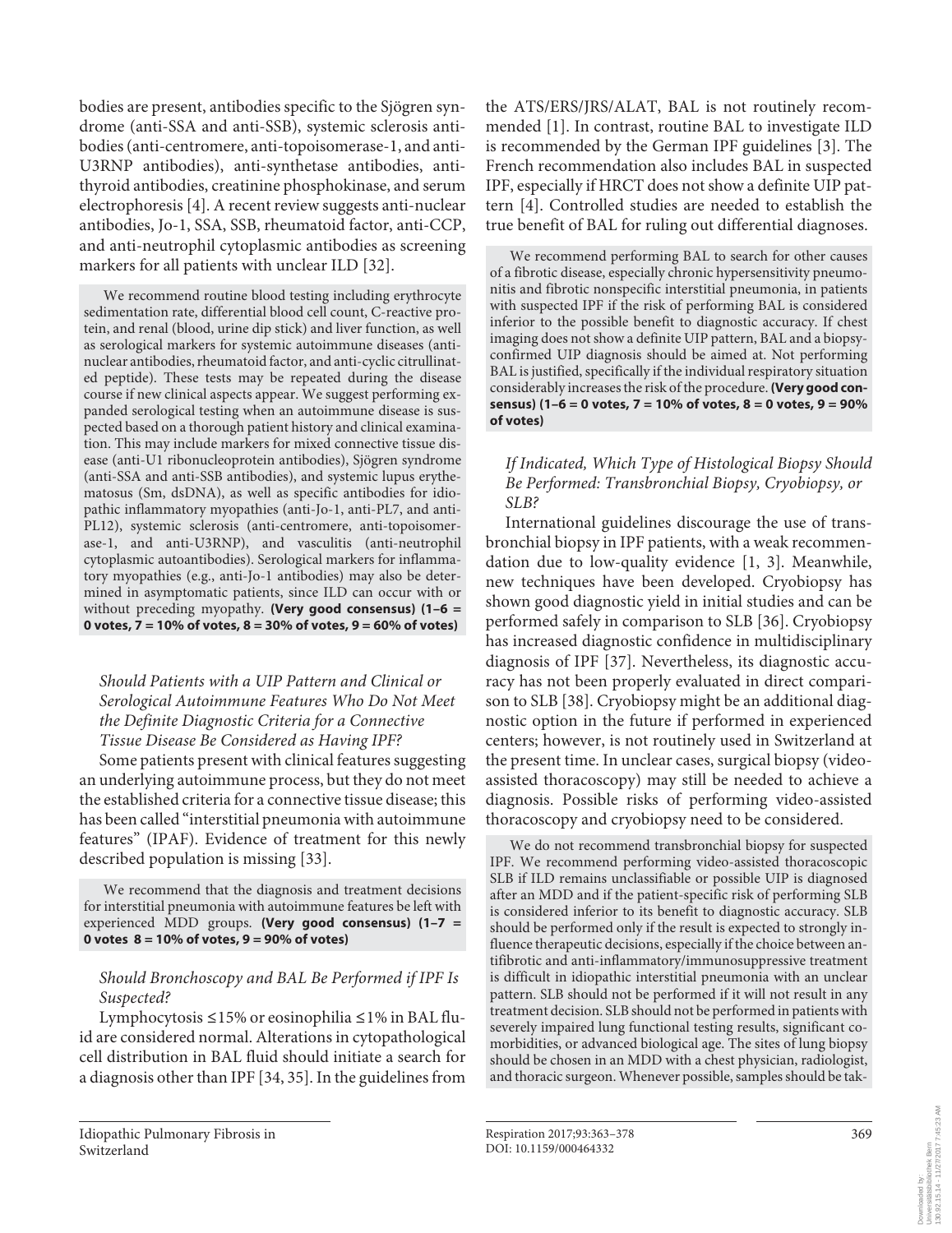en from at least 2 lobes. The tips of the middle lobe and of the lingula should be avoided, as well as areas with exclusive honeycombing. Cryobiopsy may be considered as an alternative approach in experienced centers if there are no contraindications. Not performing biopsy may be an acceptable option for individual patients, specifically if the radiological signs favor possible UIP. **(Very good consensus) (1–5 = 0 votes, 6 = 10% of votes, 7–8 = 0 votes, 9 = 90% of votes)**

## *What Is the Role of MDD?*

 MDD is considered the gold standard for IPF diagnosis and should involve at least a pulmonologist, a radiologist, and a pathologist with expertise in ILD [1, 3, 39] . MDD has been shown to increase diagnostic confidence regarding IPF in this setting [40] . With IPF being a rare disease, patients should be referred to expert centers for diagnosis, and their cases should be discussed in an experienced ILD MDD to achieve the highest possible diagnostic accuracy – even more so because interobserver agreement between radiologists regarding UIP on HRCT is only moderate independently of their respective clinical experience [41] .

 We recommend MDD with at least a pulmonologist, a radiologist, and a pathologist (all with ILD expertise) at experienced centers for all IPF diagnoses, both before and after biopsy. MDD before surgical biopsy should suggest the site of biopsy to improve diagnostic outcome. Treatment suggestions should be formulated in MDD whenever possible. **(Perfect consensus) (1–8 = 0 votes, 9 = 100% of votes)**

# *Should Genetic Mutations Be Searched for once the Diagnosis Is Established?*

 The 2011 international guidelines did not recommend genetic screening for IPF patients [1] . Meanwhile, several associations between IPF and genetic mutations or polymorphisms have been identified. Some genetic variants are associated with increased or reduced survival and may predict disease outcome [28, 29]. Knowledge of these genetic determinants might affect the timing of referral to lung transplantation centers. Genetic counseling can also help to identify familiar forms of fibrosis. In addition, some polymorphisms may influence the response to specific treatments, such as TOLLIP mutations for N-acetylcysteine (NAC) treatment [42]. Although the German guidelines did not recommend routine screening yet, they underlined the current change of knowledge in this field [3].

 We recommend genetic testing for gene mutations if familial fibrosis is suspected or IPF occurs at a younger age (<50 years). At the present time, we do not suggest searching for genetic polymorphisms (MUC5B, etc.) in the routine clinical setting for all IPF patients. **(Very good consensus) (1–4 = 0 votes, 5 = 10% of votes, 6–7 = 0 votes, 8 = 10% of votes, 9 = 70% of votes)**

# *Comorbidities*

 Comorbidities and complications are common in IPF patients [43]. These patients have an increased risk of lung cancer [43]. Since IPF itself reduces life expectancy, it is unclear today if screening methods recommended for risk populations are of any benefit to these patients [44] . PH [45], obstructive sleep apnea syndrome [46], gastroesophageal reflux [15], and coronary heart disease are more common in IPF patients than in the general population [1]. Examinations to diagnose or exclude comorbidities depend on symptoms and clinical presentation.

#### **Current Recommendations for Treatment**

 The approach to treatment for IPF has considerably changed over the past few years. Many previously used treatments have been shown to be ineffective and are therefore no longer recommended. Specifically, immunosuppressive therapies – e.g., triple therapy with prednisone, azathioprine, and NAC – did not show any benefit and were even considered harmful [47] . Other ineffective treatments are listed in the current international guidelines [1, 2] .

 A novel category of treatment has emerged out of recent clinical trials. Antifibrotic drugs include currently 2 substances, pirfenidone and nintedanib, which mainly target fibrosis progression. Pirfenidone is an antifibrotic agent that interferes with the  $TGF- $\beta$  pathway, although$ its exact mode of action remains unclear. In vitro studies have shown that pirfenidone inhibits fibroblast proliferation and differentiation into myofibroblasts through inhibition of TGF- $\beta$  [48]. In 2 out of 3 placebo-controlled clinical randomized phase III trials (CAPACITY: PIPF-004, PIPF-006, and ASCEND), pirfenidone significantly slowed the decline in FVC [49, 50]. The decline in FVC was reduced by 193 mL in pirfenidone-treated patients compared to placebo-treated ones after 52 weeks in the ASCEND trial including 555 IPF patients in total [50]. The diagnosis of IPF was confirmed if the diagnostic criteria according to the current ATS/ERS guidelines were met (i.e., exclusion of an alternative diagnosis of ILD with a definite UIP pattern on HRCT or possible UIP with surgical biopsy showing a UIP pattern) [1]. If radiological imaging showed greater emphysematous changes than fibrotic changes, patients were excluded [50]. The ASCEND trial showed prolonged progression-free survival among pirfenidone-treated patients after 52 weeks [50]. A pooled data analysis of the CAPACITY and AS-CEND trials suggests a positive effect on mortality ( $p =$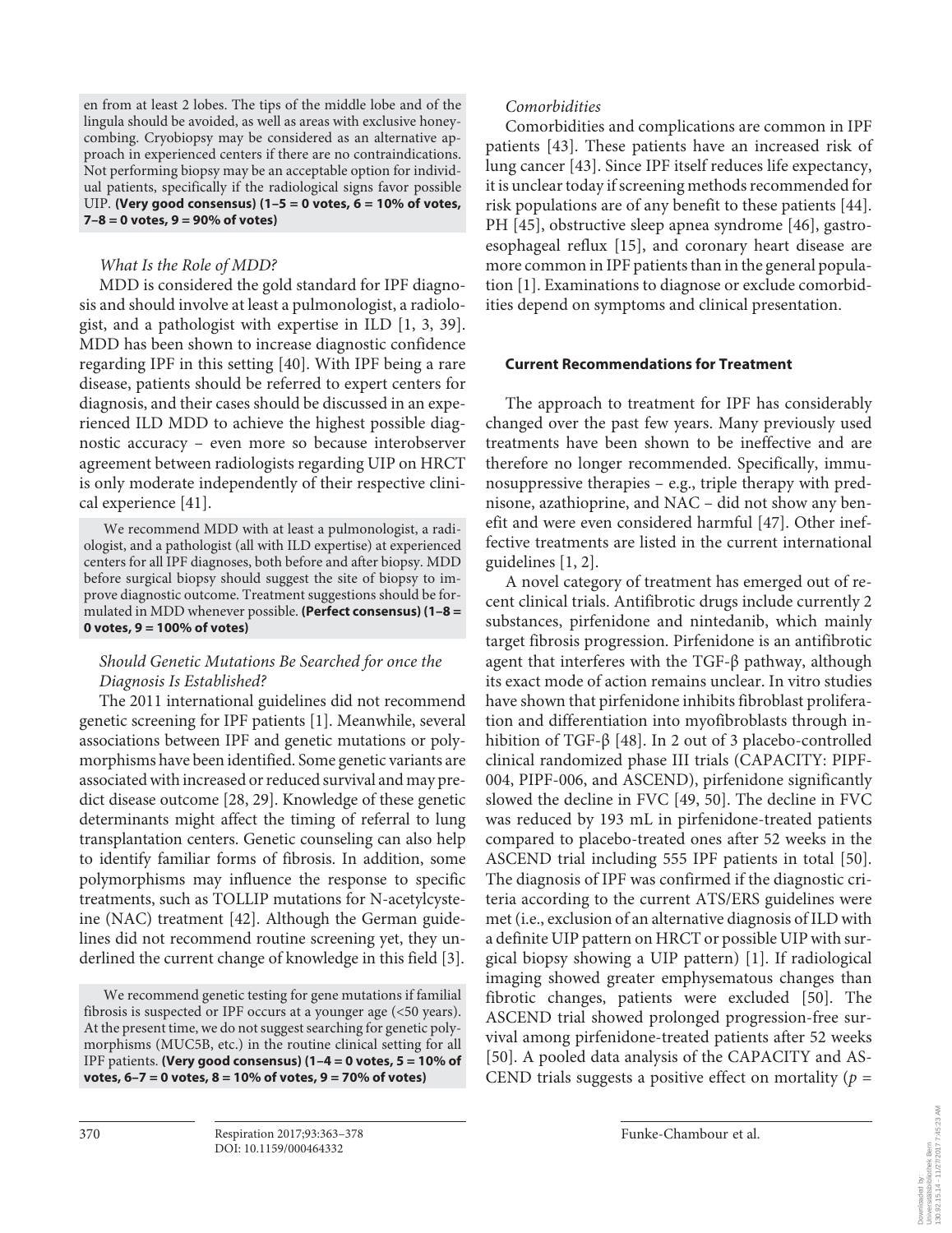0.011) [50]. Reported side effects are mainly gastrointestinal and skin-related events during clinical trials and long-term observations [51]. It is recommended that pirfenidone be taken with meals to reduce gastrointestinal side effects. Spacing the ingestion of the 3 tablets and prokinetic medication as well as proton pump inhibitors can reduce side effects [52]. Because of increased photosensitivity, patients should be advised to avoid direct exposure to sunlight, to use sunscreens, and to wear protective clothing outside [52]. Pirfenidone should not be used with end-stage renal disease and severe hepatic dysfunction (Child-Pugh class C). Liver function needs to be monitored prior to treatment, as well as regularly during treatment (initially every month for 6 months, then every 3 months if stable) [52]. The concomitant use of fluvoxamine should be avoided because of decreased drug clearance through inhibition of CYP1A2. Ciprofloxacin reduces pirfenidone clearance by the same mechanism. Omeprazole might also influence the pharmacokinetics of pirfenidone [53] .

 Pirfenidone has been recommended for patients with IPF (weak recommendation, moderate evidence) by the German [3] as well as international guidelines (conditional or weak recommendation for use, moderate confidence in estimates of effect) [2]. The French guidelines recommend its use in mild-to-moderate IPF [4] .

 Nintedanib is a tyrosine kinase inhibitor targeting PDGF, FGF, and VEGF receptors. The antifibrotic mechanisms of tyrosine kinase inhibition by nintedanib have been extensively studied [54], and inhibitory effects on proliferation and extracellular matrix production have been shown in lung fibroblasts derived from IPF patients [55]. In clinical trials, 2 concurrent phase III studies (IN-PULSIS-1 and -2) were conducted with a centrally reviewed diagnosis of IPF [56]. IPF was confirmed if specific criteria were met [56] . Both studies showed a significant reduction of the decline in FVC (a difference of 124 and 94 mL, respectively, between treated patients and placebo controls,  $p < 0.001$ ) in patients with the following inclusion criteria: FVC > 50%; FEV<sub>1</sub> (forced expiratory volume in 1 s)/FVC  $>0.7$ ; and DLCO 30-79%. In a prespecified, pooled analysis of a key secondary endpoint, the time to first acute exacerbation was reduced [56] . However, in individual studies, only INPULSIS-2 showed a significant benefit on time to first exacerbation. Another secondary endpoint (change in total score on the St. George Respiratory Questionnaire [SGRQ]) did not reveal any statistically significant difference in pooled analyses [56]. No beneficial effect on survival has been reported, including in pooled analyses, although a trend

towards reduced all-cause mortality and respiratory mortality was observed, with reduced on-treatment mortality and time to first investigator-reported acute exacerbation when phase II and phase III studies were combined [57]. The main side effects of nintedanib reported were diarrhea, nausea, abdominal pain, and vomiting [56]. Although diarrhea is a common side effect, it is mild to moderate in most cases and can be treated with antimotility drugs [52]. Liver function needs to be checked prior to treatment and every month for 3 months, then every 3 months [52]. Nintedanib should not be used in case of liver disease (Child-Pugh classes B and C) [52] . Its safety and efficacy in severe renal failure have not been evaluated, and treatment is thus not recommended [52] . Treatment should be conducted with care if known cardiovascular diseases or significant risk factors are present and the risk of bleeding is increased [52], although no clear contraindication has been formulated.

 Recently, 2 network meta-analyses investigated studies on IPF and found consistently beneficial results for both pirfenidone and nintedanib in comparison to other treatments. No superiority of either drug could be demonstrated. The conclusion about mortality was divergent and needs to be considered carefully [58, 59] .

 Similar to pirfenidone, nintedanib is now recommended by international guidelines (conditional or weak recommendation for use, moderate confidence in estimates of effects) [2]. Study data were not available yet when the German and French recommendations were published.

 We suggest treatment with pirfenidone or nintedanib for patients with IPF. In the absence of direct comparisons, none of the 2 drugs can currently be considered superior to the other. The effect on decline in FVC appears of a similar magnitude with either of the 2 drugs. At the present time, the choice between these 2 drugs should therefore mainly rely on preferences regarding the side effect profile, contraindications to treatment, and comorbidities. **(Very good consensus) (1–6 = 0 votes, 7 = 10% of votes, 8 = 10% of votes, 9 = 70% of votes)**

#### *When Should Antifibrotic Treatment Be Started?*

 Randomized trials of pirfenidone (ASCEND) and nintedanib (INPULSIS) on IPF included patients with moderately severe disease (FVC 50–90 and >50%, DLCO 30–90 and 30–79%, and  $FEV_1/FVC > 80$  and >70%, respectively; 6-MWT distance >150 m in ASCEND only) [50, 56]. However, the benefit from therapy might not be related to disease stage. In patients treated with nintedanib, whether the initial FVC was <70 or >70% did not significantly influence the drug's effect on decline in FVC,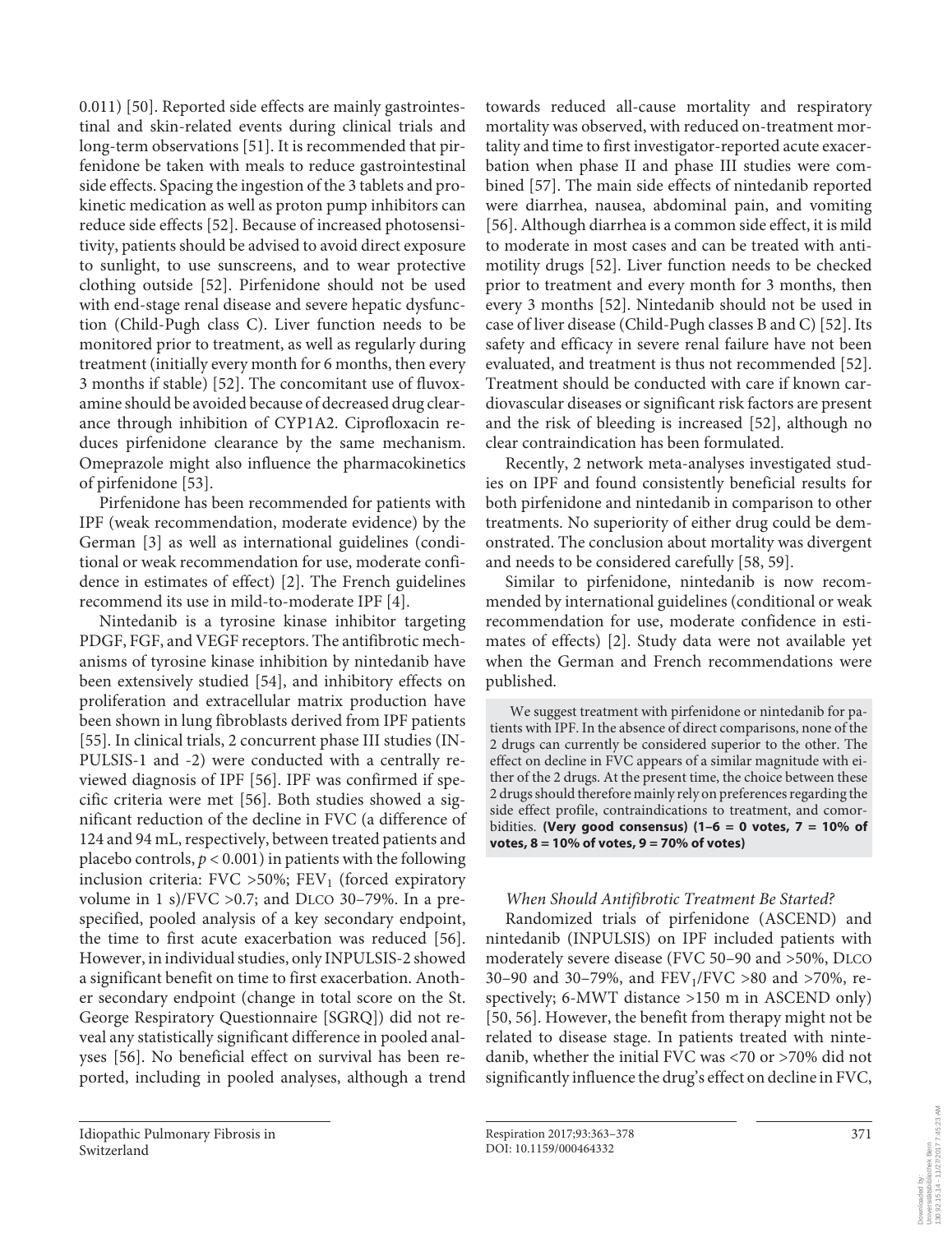SGRQ score, or time to first exacerbation, although in patients with a lower FVC, more acute exacerbations and greater deterioration were reported in the placebo-treated group [60]. In real-life observations, pirfenidone showed efficacy in reducing the decline in FVC in more advanced disease [61]. Rapid lung functional decline or exacerbation can occur at any stage. Thus, long observational periods without treatment may not be useful. A patient's preferences regarding treatment need to be included in the decision-making process about initiation of therapy. Patients should be clearly informed about the expected disease course and the risks and benefits of therapy – especially the fact that treatment will not improve lung function but only slow down disease progression, and that they likely will not feel any improvement of symptoms or quality of life. On the other hand, early treatment may preserve lung function and avoid additional respiratory symptoms [53] .

 We suggest that antifibrotic treatment be proposed upon diagnosis of IPF, especially in patients with documented disease progression as shown by worsening of symptoms, lung functional impairment, or chest imaging. An observational period without antifibrotic treatment may be appropriate in selected patients with mild and stable disease and comorbidities. If no treatment is started, patients should be followed up every 3–6 months and be reevaluated for treatment initiation. The choice of the initial drug should depend on a patient's preferences, comorbidities, and concomitant treatments. **(Very good consensus) (1–7 = 0 votes, 8 = 10% of votes, 9 = 90% of votes)**

# *Should We Treat Patients with Probable or Possible IPF, and with Fibrotic Lung Disease other than IPF?*

 Patients with possible IPF were included in the IN-PULSIS studies with nintedanib. A prespecified subgroup analysis (sex, age, race, baseline FVC, systemic corticosteroid use, etc.) showed consistent effects of nintedanib on possible UIP compared to definite UIP [62] . The diagnosis of probable and possible IPF should involve MDD.

 Lung fibrosis other than IPF might have overlapping pathogenic disease mechanisms, although there are clear differences in disease course and prognosis in patients with lung fibrosis other than IPF. In contrast to IPF, fibrotic ILD occurring in connective tissue disease patients may benefit from immunosuppressive therapy. Although the studies are ongoing, the effect of pirfenidone or nintedanib on ILD associated with connective tissue disease is currently unknown [63] .

 We suggest that only patients with definite IPF be treated with antifibrotic agents. Treatment of probable and possible IPF should be discussed in MDD. We suggest not using antifibrotic drugs for diseases other than IPF until evidence on drug benefits is available. **(Very good consensus) (1–2 = 0 votes, 3 = 10% of votes, 4 = 0 votes, 5 = 10% of votes, 6–7 = 0 votes, 8 = 20% of votes, 9 = 60% of votes)**

## *Should Patients with Severely Impaired Lung Function Be Treated with Pirfenidone or Nintedanib?*

 New data are emerging that support the use of antifibrotic drugs outside the lung functional values that were used for inclusion in studies on pirfenidone and nintedanib. Pirfenidone seems to be more effective in rapidly progressive IPF [64]. For nintedanib, FVC at baseline seems not to influence treatment effects [65].

 We recommend that treatment with antifibrotic medication should also be offered to patients with severe forms of IPF if palliation is not yet considered. **(Very good consensus) (1–6 = 0 votes, 7 = 10% of votes, 8 = 0 votes, 9 = 90% of votes)**

# *Should We Treat Patients with Combined Pulmonary Fibrosis and Emphysema Syndrome?*

 Combined pulmonary fibrosis and emphysema (CPFE) is a clinicoradiological syndrome characterized by the simultaneous occurrence of both emphysema (usually of the paraseptal type with predominance in the upper lung zones) and ILD (usually in the lower lung zones) in variable proportions on chest CT [66–68]. These patients have a particular lung functional profile with near-normal lung volumes and severely reduced DLCO, resulting on the one hand from opposed effects of fibrosis and emphysema on lung mechanics, and on the other hand from additive effects on gas exchange. PH is a common feature of CPFE and is associated with poor prognosis [69] . The decline in lung volume over time was reported to be milder in CPFE than in IPF, but survival appears similarly poor [70, 71]. It is unclear whether CPFE is a single disease or the simultaneous occurrence of 2 disorders sharing 1 or more risk factors such as smoking. Emphysema in IPF patients is associated with worse prognosis [72]. The fibrotic component of CPFE could correspond to UIP on imaging or histologically. However, other histological patterns have been reported, such as nonspecific interstitial pneumonia [73] . Patients with emphysema in addition to IPF have been excluded from the pirfenidone trials, but not from the nintedanib trial.

 We recommend treating the fibrosis component of CPFE with pirfenidone or nintedanib if this component meets the diagnostic criteria for IPF and the fibrotic disease is predominant over emphysematous areas. **(Very good consensus) (1–6 = 0 votes, 7 = 10% of votes, 8 = 10% of votes, 9 = 80% of votes)**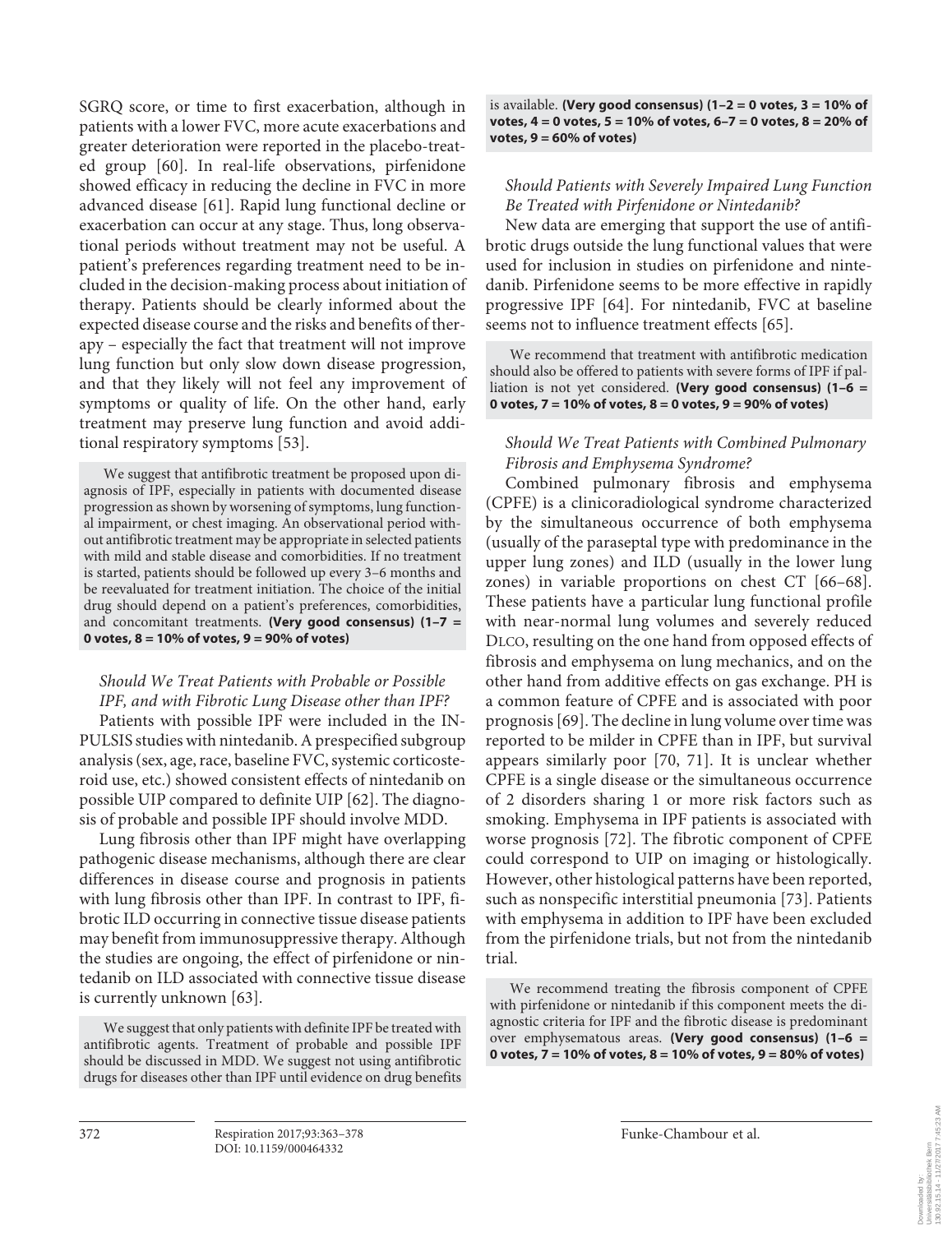## *When Should Antifibrotic Treatment Be Stopped or Switched?*

 Clinical trials of IPF therapy with pirfenidone followed subjects up to 72 months [49]. Pirfenidone has been well tolerated and documented for nearly 10 years of treatment [51, 74]. Sustained differences in lung functional decline were observed between intervention and placebo groups in those trials over time. In contrast, cessation of antifibrotic therapy has not specifically been studied. Given that pathophysiological IPF mechanisms evolve over months or years and are slowed but neither stopped nor reversed by either nintedanib or pirfenidone, specific therapy should generally not be stopped. One recent study showed that in patients with IPF progression despite pirfenidone therapy, treatment maintenance was associated with better outcome when compared to patients progressing under placebo [75] . In IPF patients with significant side effects, stopping or reducing antifibrotic therapy may be necessary. It has also been reported that switching from one drug to another was safe [76].

 In IPF patients treated with antifibrotic drugs, disease progression should not be interpreted as treatment failure and lead to treatment withdrawal, provided that treatment tolerance is satisfactory. If intolerable side effects occur, a treatment switch might be considered. **(Very good consensus) (1–6 = 0 votes, 7 = 10% of votes, 8 = 0 votes, 9 = 90% of votes)**

#### *Should Pirfenidone and Nintedanib Be Combined?*

 The safety and pharmacokinetics of the combination of pirfenidone and nintedanib have been studied. Nintedanib showed lower serum levels when added to pirfenidone in this study [77]. Studies examining the efficacy of combination therapies have not been made until today.

 In the current absence of evidence regarding the benefit of combined therapy, we recommend that combining pirfenidone and nintedanib in IPF patients be avoided. **(Very good consensus) (1–6 = 0 votes, 7 = 10% of votes, 8 = 0 votes, 9 = 90% of votes)**

# *Should Patients Be Treated with NAC?*

 High-dose NAC treatment (600 mg 3×/day) had been considered standard therapy in addition to azathioprine and prednisone until the PANTHER trial showed increased mortality and morbidity in its triple-therapy arm, which was therefore prematurely stopped [47]. Administration of high-dose NAC versus placebo did not show any benefit [78]. A recent randomized controlled trial examining the effect of NAC or placebo on IPF patients treated with pirfenidone did not find any benefit from the addition of NAC [79]. One study investigated the effects of

 Idiopathic Pulmonary Fibrosis in Switzerland

NAC on death, transplantation, hospitalization, or decline of ≥ 10% in FVC depending on different single nucleotide polymorphisms (SNPs) within TOLLIP or MUC5B. While one SNP within TOLLIP (rs3750920 TT genotype) significantly reduced these specific endpoints, another SNP (TOLLIP CC genotype) showed a trend towards harm [42]. Thus, without systematic genotyping and additional studies, no therapeutic recommendation is possible.

 We do not recommend high-dose NAC treatment for IPF. **(Perfect consensus) (1–8 = 0 votes, 9 = 100% of votes)**

# **Lung Transplantation**

# *When Should IPF Patients Be Considered for Transplantation?*

 Lung transplantation is a well-accepted procedure for IPF and should be considered for patients without significant comorbidities or obvious contraindications. Absolute and relative contraindications to transplantation are similar to other indications for lung transplantation [80], but relative contraindications in particular vary among centers in Switzerland.

 The possibility of performing lung transplantation should be considered for all patients with IPF at the time of diagnosis, even if their lung function initially is well preserved, because of the poor prognosis of the disease [80]. In general, IPF patients under 65 years of age without significant comorbidities or contraindications should be referred early to a transplantation center for first assessment and information about the benefits and risks of lung transplantation. Referral should specifically be considered when lung function is impaired and/or rapidly declining.

 Timely referral is crucial as the disease may progress rapidly. The time point at which to place a patient on the waiting list depends on the expected waiting time on the list, which is determined by the organ allocation system. In general, wait-listing is indicated when a patient's lung function is severely impaired or rapidly deteriorating, manifesting itself in the following features (none of which should be used in isolation): (a) lung function declined (FVC by  $\geq$  10% or DLCO by  $\geq$  15% over 6 months); (b) O<sub>2</sub> desaturation declined to <88%; (c) total walking distance declined to <250 m in the 6-MWT; (d) walking distance declined by >50 m over 6 months; (e) a diagnosis of PH is established; or (f) the patient needs hospitalization because of respiratory decline, pneumothorax, or acute exacerbation [80]. Once a patient is listed for lung trans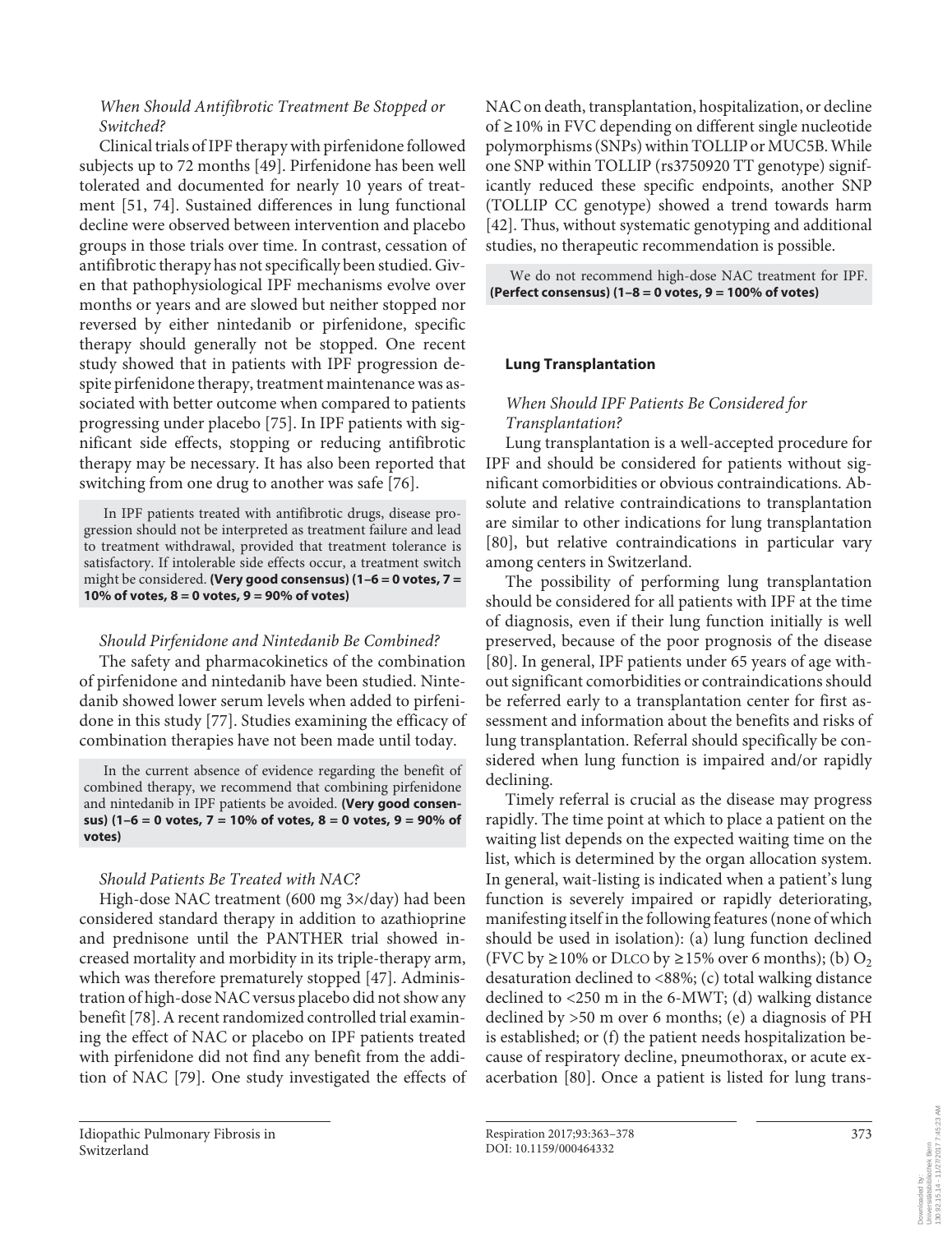plantation, the transplantation center in close collaboration with the treating pulmonologist should optimize every aspect of the candidate's condition in order to maintain the patient suitable for transplantation. Patients should participate in a pulmonary rehabilitation program.

 In case of acute exacerbations while on the waiting list, patients may be eligible for invasive ventilation or extracorporeal membrane oxygenation in case of single-organ failure, also as a "bridging measure" until transplantation. However, patients have to be selected very carefully in order to achieve acceptable posttransplantation outcomes. Eligibility criteria for "bridging" strategies in this scenario differ between centers [81] .

 The possibility of performing lung transplantation should be considered for all patients with IPF at the time of diagnosis, even if their lung function initially is well preserved. In particular, IPF patients under 65 years of age without significant comorbidities or contraindications and clinical and functional deterioration despite antifibrotic therapy should be referred early to a transplantation center for initial assessment. Wait-listing is indicated when a patient's lung function is severely impaired or rapidly deteriorating based on a combination of clinical and physiological parameters following careful evaluation. Once a patient is listed for lung transplantation, the transplantation center and the treating pulmonologist should cooperate to maintain the patient suitable for transplantation. **(Good consensus) (1 = 20% of votes, 2 = 0 votes, 3 = 10% of votes, 4–7 = 0 votes, 8 = 10% of votes, 9 = 60% of votes)**

# *Should Treatment Be Stopped if Patients Are Listed for Lung Transplantation?*

 Inhibition of the TGF-β pathway as well as inhibition of tyrosine kinases might theoretically interfere with the wound healing process. So far, no increased risks of operative or postoperative complications have been reported for IPF patients on either of these antifibrotic drugs.

 In general, stopping antifibrotic therapy is not recommended for patients on a waiting list for lung transplantation. However, a medical therapy should be performed after wait-listing in close collaboration between the transplantation center and the treating pulmonologist. **(Perfect consensus) (1–8 = 0 votes, 9 = 100% of votes)**

#### **General Recommendations**

 While information on the vaccination of patients with chronic lung diseases is summarized in the ACIP recommendations on the CDC Web page [82], we decided to vote on the following topics.

# *Pulmonary Rehabilitation and Long-Term Oxygen Therapy*

 IPF patients benefit from pulmonary rehabilitation, which has been shown to improve quality of life and exercise capacity [83]. Exercise capacity and fatigue can predict general physical activity in patients with IPF [84].

 Although few studies are available, a retrospective analysis suggested benefits from oxygen supplementation for exercise performance in IPF patients [85] .

 We recommend prescribing pulmonary rehabilitation to patients with IPF. We also recommend prescribing oxygen therapy during exercise if hypoxemia limits the exercise capacity, and home oxygen therapy if PaO<sub>2</sub> reaches the standard threshold of 55 mm Hg (7.33 kPa), or of 60 mm Hg (8 kPa) in case of polyglobulia or right-sided heart insufficiency. **(Perfect consensus) (1– 8 = 0 votes, 9 = 100% of votes)**

# *Mechanical Ventilation*

 Acute respiratory failure may be treated by high-flow nasal oxygen, noninvasive ventilation, or invasive mechanical ventilation. Few data are available on the role of high-flow nasal oxygen in IPF [86]. Invasive mechanical ventilation has been consistently associated with a very high mortality among IPF patients in the ICU setting (>90%) [87]. However, in a recent, large, nationwide cohort analysis in the USA, in-hospital mortality among patients with IPF requiring invasive mechanical ventilation was approximately 50% [88]. This trend may also be due to contemporary management approaches to acute lung injury (lung-protective ventilation strategies). Noninvasive ventilation can be used in case of acute exacerbation and respiratory failure (hypercapnia) in selected patients with hypoxemic respiratory failure in order to try to prevent endotracheal intubation. Acceptance and setting of noninvasive ventilation might be difficult to achieve in IPF patients with altered lung mechanics, and the outcome of patients failing noninvasive ventilation is poor  $[89, 90]$ .

 For patients with IPF and acute respiratory failure, we suggest to use invasive mechanical ventilation if a reversible cause such as an infection, pulmonary embolism, heart failure, or other is present. In acute exacerbation of IPF, which is associated with a poor prognosis, the benefit from invasive ventilation is less clear and should be discussed on a case-by-case basis. Noninvasive ventilation can be used. If invasive mechanical ventilation is required for elective surgery, the ventilation strategy should be planned in advance and should aim at reducing the risk of triggering an acute exacerbation. **(Very good consensus) (1–6 = 0 votes, 7 = 10% of votes, 8 = 0 votes, 9 = 90% of votes)**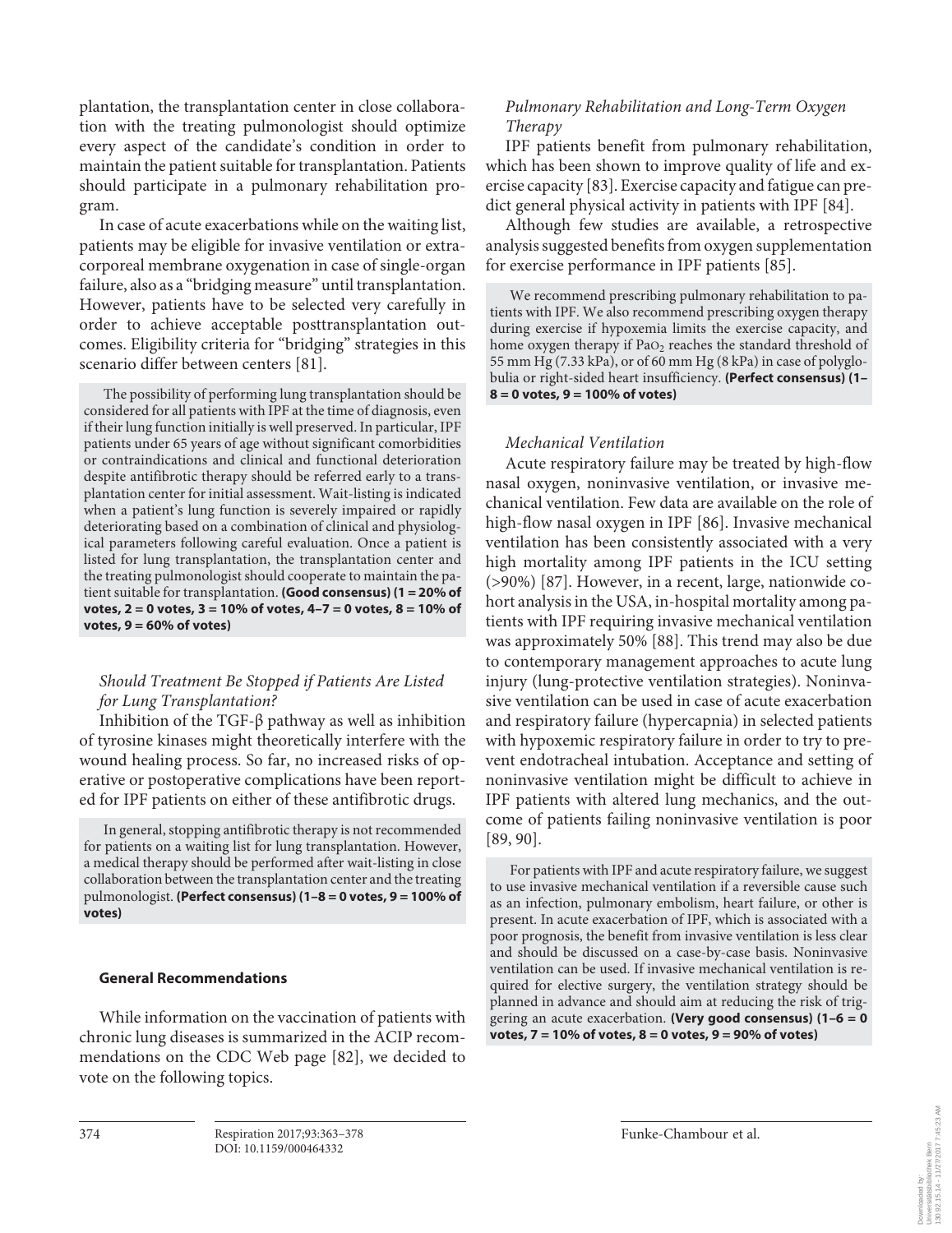#### *Palliation*

 In general, advanced care planning and palliative care are still neglected for IPF patients. Many IPF patients die in a hospital setting with late referral for palliation [91] . Underuse of palliative care has been reported for patients with IPF [92]. Palliative care should be discussed early in the course of IPF with patients who are ineligible for lung transplantation or with a poor lung function or performance status. Patients' values, goals, and therapeutic preferences should be taken into account. A decision to stop IPF-specific therapy should be based on individual patient assessment.

 We recommend introducing palliative care on an individual case basis. Patients with severe IPF may choose not to be treated with antifibrotic drugs. This should be discussed with these patients and be respected. Nevertheless, pharmaceutical and nonpharmaceutical treatment options should be proposed to all patients. **(Very good consensus) (1–3 = 0 votes, 4 = 20% of votes, 5–8 = 0 votes, 9 = 80% of votes)**

#### **Selected Comorbidities and Complications: Acute Exacerbation and PH**

 *How Should Acute Exacerbation of IPF Be Treated?* 

 Secondary causes of respiratory failure should be searched for, since they might influence prognosis and therapy [25]. In patients with severe respiratory impairment, exclusion of infection by invasive procedures such as BAL is often difficult; therefore, empirical antibiotic treatment is often used [93]. In addition, antiviral treatment can be indicated according to the clinical circumstances [94] . Intravenous corticosteroids as early as possible are the recommended treatment, but evidence on their efficacy is lacking [1]. The benefit from initiating pirfenidone or nintedanib treatment during acute exacerbation is unknown.

 We suggest not starting pirfenidone or nintedanib treatment at the time of acute exacerbation for patients with IPF requiring hospital admission, but previous treatment might be continued. As a practical approach, we suggest that antibiotic treatment should be administered if an infection cannot be excluded with certainty. The role of corticosteroids remains unclear. A short course of steroids (i.e., administration of intravenous methylprednisolone for a few days) may be considered in some cases. However, evidence on the efficacy of this treatment is lacking. **(Very good consensus) (1–3 = 0 votes, 4 = 10% of votes, 5–6 = 0 votes, 7 = 10% of votes, 9 = 80% of votes)**

#### *Should PH Be Treated in IPF Patients?*

PH occurs in IPF patients [43]. In patients with mildto-moderate restriction due to IPF, PH was found in 24% of the cases [95] . In patients with mild ILD but severe PH, it may be difficult to determine whether PH is secondary to lung disease or if the patients have pulmonary arterial hypertension in addition to a chronic lung disease. Current guidelines do not recommend treatment of PH in IPF [45]. In addition, a recent study on riociguat in PH due to idiopathic ILD had to be prematurely stopped because of increased mortality [96]. Because of the poor prognosis, specific PH therapy for IPF patients with a mean pulmonary artery pressure ≥ 35 mm Hg should be evaluated at a center with expertise in PH where there is also expertise in ILD for individualized patient care [45] . A recent review on behalf of the Swiss Society for Pulmonary Hypertension summarizes the challenges posed by PH in chronic lung diseases including ILD [97].

 We recommend that specific treatment of PH in IPF should not be introduced if PH can be reasonably attributed to IPF, i.e., if it corresponds to group 3.2 of the international PH classification. If PH is suspected to occur independently of IPF, a specific evaluation should be done at a center with expertise in PH and ILD. **(Very good consensus) (1–8 = 0 votes, 8 = 10% of votes, 9 = 90% of votes)**

#### *Should Gastroesophageal Reflux Be Treated in IPF?*

 Acid gastroesophageal reflux is considered to contribute to epithelial cell injury and thus to the pathogenesis of IPF. Whether *Helicobacter pylori* is involved in the pathogenesis of IPF remains unclear, since a recent study could not show its presence in lung biopsies [98] . Nevertheless, gastroesophageal reflux is considerably prevalent in patients with IPF. Anti-reflux treatment, however, has been controversially discussed [99]. One prospective observational study showed reduced disease progression regarding FVC and exacerbations [100], while a new post hoc evaluation of clinical studies on IPF shows increased numbers of overall and pulmonary infections in advanced IPF patients treated with antacids compared to those not treated with antacids [101]. Furthermore, patients with antacid treatment at baseline receiving nintedanib seemed to do worse than those without antacid treatment [99]. Promising surgical interventions to inhibit acid as well as anti-acid reflux with Nissen fundoplication in IPF are currently studied in an ongoing clinical trial (WRAP-IPF) [99]. Current international guidelines recommend conditional treatment with proton pump inhibitors regardless of patients' gastroesophageal reflux status [2], which is controversially discussed [99].

 We recommend treating symptomatic reflux in IPF patients, but not asymptomatic reflux, since evidence is missing. **(Very good consensus) (1–5 = 0 votes, 6 = 10% of votes, 7 = 10% of votes, 8 = 10% of votes, 9 = 70% of votes)**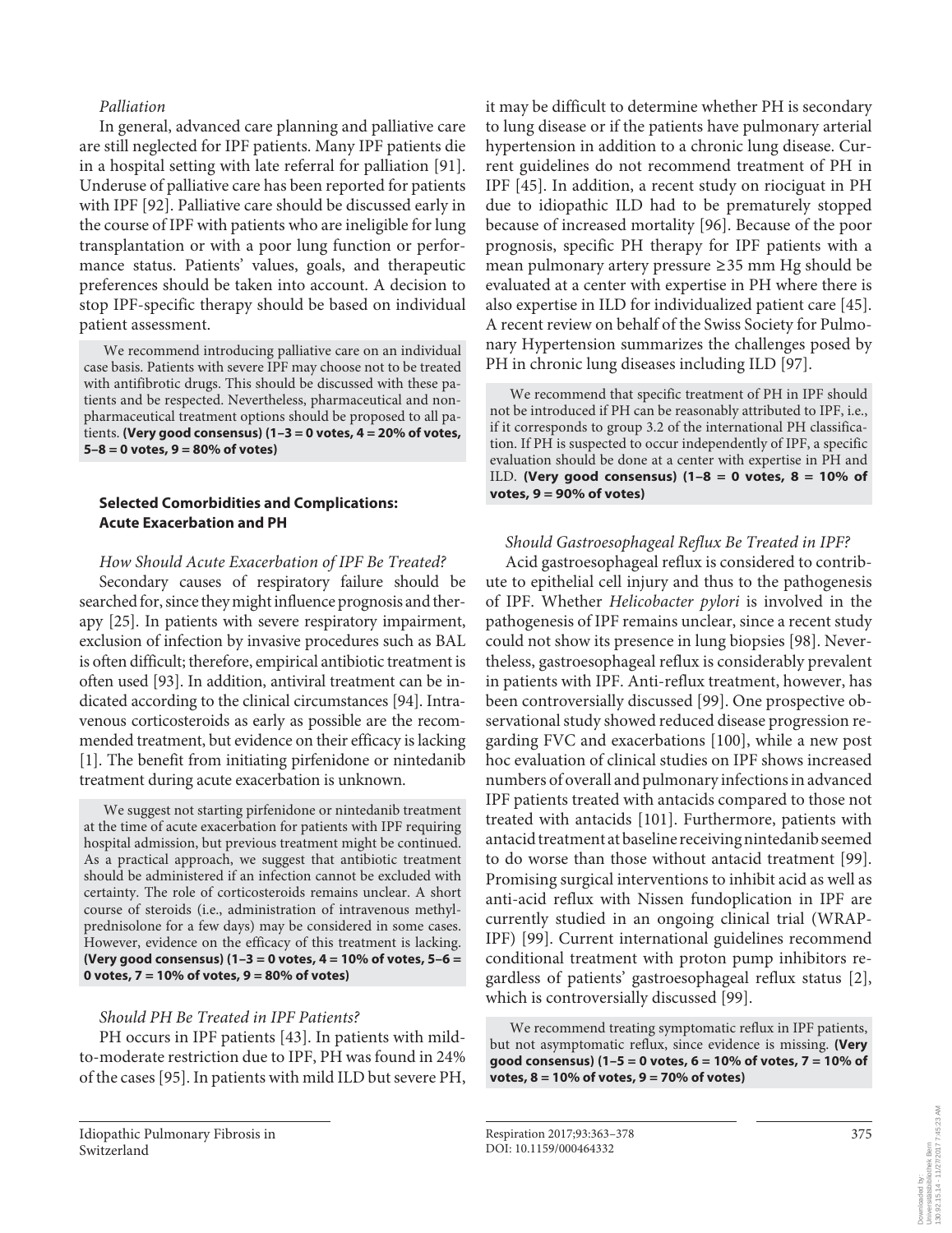# *How Should Cough and Dyspnea Be Treated Symptomatically in IPF?*

 Chronic cough and dyspnea are the main symptoms presented by IPF patients [1]. Unfortunately, current antifibrotic treatments have not been shown to improve these symptoms. Current antitussive medications have only limited benefit, and thalidomide has been shown to reduce cough but has not been routinely used due to possible toxicities [53]. In Switzerland, some patients improved under azithromycin treatment, possibly due to immunomodulatory mechanisms. This treatment is investigated in a placebo-controlled trial in Switzerland that is currently recruiting [102].

 We suggest that chronic cough and dyspnea are empirically treated with currently available antitussive drugs, as well as with opioids for advanced dyspnea in palliative situations. For chronic cough, inducing factors need to be searched for and treated accordingly. These include reflux and obstructive sleep apnea syndrome, which are common comorbidities in IPF. **(Very good consensus) (1–6 = 0 votes, 7 = 10% of votes, 8 = 20% of votes, 9 = 70% of votes)**

#### **Conclusion**

 Accurate diagnosis of ILDs is more important than ever, since treatment of IPF substantially differs from that of other ILDs. Evidence suggests that formal MDD among experts in the field of ILD improves the accuracy of IPF diagnoses. Whenever possible, patients should be referred to an ILD reference center for diagnosis and treatment initiation. Patients should be registered in national registries of cohort studies to monitor treatment effects and complications on a large scale in Switzerland. Off-label use and combination therapies should only be considered in a clinical study setting at this time. The choice of treatment currently depends on various parameters including patients' preferences and individual tolerance to side effects.

#### **Acknowledgements**

 The authors thank Dr. Sabina Berezowska (Pathology, Bern University Hospital, Switzerland) for the histopathological images and Dr. M. Grob (pulmonologist, Biel, Switzerland) for careful reading of the manuscript.

#### **References**

- 1 Raghu G, et al: An official ATS/ERS/JRS/ ALAT statement: idiopathic pulmonary fibrosis: evidence-based guidelines for diagnosis and management. Am J Respir Crit Care Med 2011;183:788–824.
- 2 Raghu G, et al: An official ATS/ERS/JRS/ ALAT clinical practice guideline: treatment of idiopathic pulmonary fibrosis. An update of the 2011 clinical practice guideline. Am J Respir Crit Care Med 2015;192:e3–e19.
- 3 Behr J, et al: German guideline for diagnosis and management of idiopathic pulmonary fibrosis (in German). Pneumologie 2013;67: 81–111.
- 4 Cottin V, et al: French practical guidelines for the diagnosis and management of idiopathic pulmonary fibrosis. From the National Reference and the Competence centers for rare diseases and the Societe de Pneumologie de Langue Francaise (in French). Rev Mal Respir 2013;30:879–902.
- 5 Xaubet A, et al: Review of IPF diagnosis and management recommendations in Europe. Sarcoidosis Vasc Diffuse Lung Dis 2013;30: 249–261.
- 6 Baumann MH, et al: Management of spontaneous pneumothorax: an American College of Chest Physicians Delphi consensus statement. Chest 2001;119:590–602.
- 7 Geiser T: Idiopathic pulmonary fibrosis a disorder of alveolar wound repair? Swiss Med Wkly 2003;133:405–411.
- 8 Funke M, Geiser T: Idiopathic pulmonary fibrosis: the turning point is now! Swiss Med Wkly 2015;145:w14139.
- 9 Walsh SL, et al: Relationship between fibroblastic foci profusion and high resolution CT morphology in fibrotic lung disease. BMC Med 2015;13:241.
- 10 Kim EJ, et al: Usual interstitial pneumonia in rheumatoid arthritis-associated interstitial lung disease. Eur Respir J 2010;35:1322–1328.
- 11 Morell F, et al: Chronic hypersensitivity pneumonitis in patients diagnosed with idiopathic pulmonary fibrosis: a prospective casecohort study. Lancet Respir Med 2013;1:685– 694.
- 12 Song JW, et al: Pathologic and radiologic differences between idiopathic and collagen vascular disease-related usual interstitial pneumonia. Chest 2009;136:23–30.
- 13 Coultas DB, et al: The epidemiology of interstitial lung diseases. Am J Respir Crit Care Med 1994;150:967–972.
- 14 Baumgartner KB, et al: Cigarette smoking: a risk factor for idiopathic pulmonary fibrosis. Am J Respir Crit Care Med 1997;155:242– 248.
- 15 Savarino E, et al: Gastro-oesophageal reflux and gastric aspiration in idiopathic pulmonary fibrosis patients. Eur Respir J 2013;42: 1322–1331.
- 16 Baumgartner KB, et al: Occupational and environmental risk factors for idiopathic pulmonary fibrosis: a multicenter case-control study. Collaborating Centers. Am J Epidemiol 2000;152:307–315.
- 17 Lee JS: The role of gastroesophageal reflux and microaspiration in idiopathic pulmonary fibrosis. Clin Pulm Med 2014;21:81–85.
- 18 Molyneaux PL, Maher TM: The role of infection in the pathogenesis of idiopathic pulmonary fibrosis. Eur Respir Rev 2013;22:376–381.
- 19 Wolters PJ, Collard HR, Jones KD: Pathogenesis of idiopathic pulmonary fibrosis. Annu Rev Pathol 2014;9:157–179.
- 20 Lee HL, et al: Familial idiopathic pulmonary fibrosis: clinical features and outcome. Chest 2005;127:2034–2041.
- 21 Raghu G, et al: Idiopathic pulmonary fibrosis in US Medicare beneficiaries aged 65 years and older: incidence, prevalence, and survival, 2001–2011. Lancet Respir Med 2014;2: 566–572.
- 22 Nalysnyk L, et al: Incidence and prevalence of idiopathic pulmonary fibrosis: review of the literature. Eur Respir Rev 2012;21:355–361.
- 23 Karakatsani A, et al: Epidemiology of interstitial lung diseases in Greece. Respir Med 2009; 103:1122–1129.
- 24 Rudd RM, et al: British Thoracic Society Study on cryptogenic fibrosing alveolitis: response to treatment and survival. Thorax 2007;62:62–66.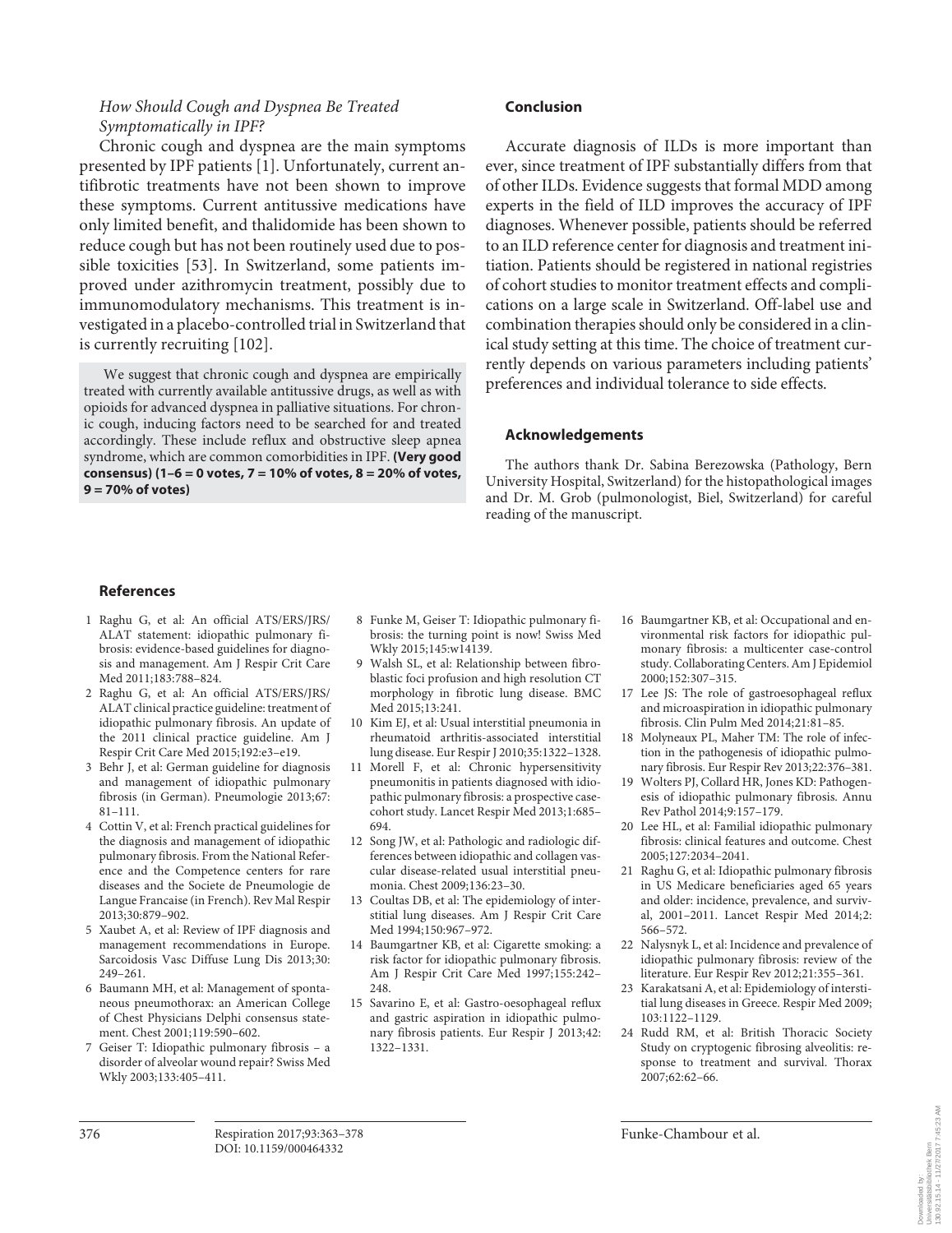- 25 Collard HR, et al: Acute exacerbation of idiopathic pulmonary fibrosis. An International Working Group report. Am J Respir Crit Care Med 2016;194:265–275.
- 26 Collard HR, et al: Acute exacerbations of idiopathic pulmonary fibrosis. Am J Respir Crit Care Med 2007;176:636–643.
- 27 Ryerson CJ, et al: Acute exacerbation of idiopathic pulmonary fibrosis: shifting the paradigm. Eur Respir J 2015;46:512–520.
- 28 Peljto AL, et al: Association between the *MUC5B* promoter polymorphism and survival in patients with idiopathic pulmonary fibrosis. JAMA 2013;309:2232–2239.
- 29 Noth I, et al: Genetic variants associated with idiopathic pulmonary fibrosis susceptibility and mortality: a genome-wide association study. Lancet Respir Med 2013;1:309–317.
- 30 Ley B, Brown KK, Collard HR: Molecular biomarkers in idiopathic pulmonary fibrosis. Am J Physiol Lung Cell Mol Physiol 2014; 307:L681–L691.
- 31 Ley B, et al: A multidimensional index and staging system for idiopathic pulmonary fibrosis. Ann Intern Med 2012;156:684–691.
- 32 Bahmer T, et al: The use of auto-antibody testing in the evaluation of interstitial lung disease (ILD) – a practical approach for the pulmonologist. Respir Med 2016;113:80–92.
- 33 Fischer A, et al: An official European Respiratory Society/American Thoracic Society research statement: interstitial pneumonia with autoimmune features. Eur Respir J 2015;46: 976–987.
- 34 Meyer KC, et al: An official American Thoracic Society clinical practice guideline: the clinical utility of bronchoalveolar lavage cellular analysis in interstitial lung disease. Am J Respir Crit Care Med 2012;185:1004–1014.
- 35 Welker L, et al: Predictive value of BAL cell differentials in the diagnosis of interstitial lung diseases. Eur Respir J 2004;24:1000– 1006.
- 36 Casoni GL, et al: Transbronchial lung cryobiopsy in the diagnosis of fibrotic interstitial lung diseases. PLoS One 2014;9:e86716.
- 37 Tomassetti S, et al: Bronchoscopic lung cryobiopsy increases diagnostic confidence in the multidisciplinary diagnosis of idiopathic pulmonary fibrosis. Am J Respir Crit Care Med 2016;193:745–752.
- 38 Johannson KA, et al: Diagnostic yield and complications of transbronchial lung cryobiopsy for interstitial lung disease. A systematic review and metaanalysis. Ann Am Thorac Soc 2016;13:1828–1838.
- 39 Travis WD, et al: An official American Thoracic Society/European Respiratory Society statement: update of the international multidisciplinary classification of the idiopathic interstitial pneumonias. Am J Respir Crit Care Med 2013;188:733–748.
- 40 Walsh SL, et al: Multicentre evaluation of multidisciplinary team meeting agreement on diagnosis in diffuse parenchymal lung disease: a case-cohort study. Lancet Respir Med 2016;4:557–565.
- 41 Walsh SL, et al: Interobserver agreement for the ATS/ERS/JRS/ALAT criteria for a UIP pattern on CT. Thorax 2016;71:45–51.
- 42 Oldham JM, et al: *TOLLIP* , *MUC5B* and the response to *N* -acetylcysteine among individuals with idiopathic pulmonary fibrosis. Am J Respir Crit Care Med 2015;192:1475–1482.
- 43 Raghu G, et al: Comorbidities in idiopathic pulmonary fibrosis patients: a systematic literature review. Eur Respir J 2015;46:1113– 1130.
- 44 Fulton BG, Ryerson CJ: Managing comorbidities in idiopathic pulmonary fibrosis. Int J Gen Med 2015;8:309–318.
- 45 Seeger W, et al: Pulmonary hypertension in chronic lung diseases. J Am Coll Cardiol 2013; 62(suppl):D109–D116.
- 46 Lancaster LH, et al: Obstructive sleep apnea is common in idiopathic pulmonary fibrosis. Chest 2009;136:772–778.
- 47 Idiopathic Pulmonary Fibrosis Clinical Research Network, Raghu G, et al: Prednisone, azathioprine, and N-acetylcysteine for pulmonary fibrosis. N Engl J Med 2012;366: 1968–1977.
- 48 Conte E, et al: Effect of pirfenidone on proliferation, TGF-β-induced myofibroblast differentiation and fibrogenic activity of primary human lung fibroblasts. Eur J Pharm Sci 2014; 58:13–19.
- 49 Noble PW, et al: Pirfenidone in patients with idiopathic pulmonary fibrosis (CAPACITY): two randomised trials. Lancet 2011; 377: 1760–1769.
- 50 King TE Jr, et al: A phase 3 trial of pirfenidone in patients with idiopathic pulmonary fibrosis. N Engl J Med 2014;370:2083–2092.
- 51 Valeyre D, et al: Comprehensive assessment of the long-term safety of pirfenidone in patients with idiopathic pulmonary fibrosis. Respirology 2014;19:740–747.
- 52 King CS, Nathan SD: Practical considerations in the pharmacologic treatment of idiopathic pulmonary fibrosis. Curr Opin Pulm Med 2015;21:479–489.
- 53 Borie R, et al: Pharmacological management of IPF. Respirology 2016;21:615–625.
- 54 Wollin L, et al: Mode of action of nintedanib in the treatment of idiopathic pulmonary fibrosis. Eur Respir J 2015;45:1434–1445.
- 55 Hostettler KE, et al: Anti-fibrotic effects of nintedanib in lung fibroblasts derived from patients with idiopathic pulmonary fibrosis. Respir Res 2014;15:157.
- 56 Richeldi L, et al: Efficacy and safety of nintedanib in idiopathic pulmonary fibrosis. N Engl J Med 2014;370:2071–2082.
- 57 Richeldi L, et al: Nintedanib in patients with idiopathic pulmonary fibrosis: combined evidence from the TOMORROW and INPUL-SIS ® trials. Respir Med 2016;113:74–79.
- 58 Rochwerg B, et al: Treatment of idiopathic pulmonary fibrosis: a network meta-analysis. BMC Med 2016;14:18.
- 59 Canestaro WJ, et al: Drug treatment of idiopathic pulmonary fibrosis: systematic review and network meta-analysis. Chest 2016;149: 756–766.
- 60 Costabel U, et al: Efficacy of nintedanib in idiopathic pulmonary fibrosis across pre-specified subgroups in INPULSIS<sup>®</sup>. Am J Respir Crit Care Med 2016;193:178–185.
- 61 Harari S, et al: Efficacy of pirfenidone for idiopathic pulmonary fibrosis: an Italian real life study. Respir Med 2015;109:904–913.
- 62 Raghu G, et al: Effect of nintedanib in subgroups of idiopathic pulmonary fibrosis by diagnostic criteria. Am J Respir Crit Care Med 2017;195:78–85.
- 63 Moodley Y, et al: Do all patients with idiopathic pulmonary fibrosis warrant a trial of therapeutic intervention? A pro-con perspective. Respirology 2015;20:389–394.
- 64 Loeh B, et al: Intraindividual response to treatment with pirfenidone in idiopathic pulmonary fibrosis. Am J Respir Crit Care Med 2015;191:110–113.
- 65 Wuyts WA, et al: First data on efficacy and safety of nintedanib in patients with idiopathic pulmonary fibrosis and forced vital capacity of ≤ 50% of predicted value. Lung 2016; 194:739–743.
- 66 Wiggins J, Strickland B, Turner-Warwick M: Combined cryptogenic fibrosing alveolitis and emphysema: the value of high resolution computed tomography in assessment. Respir Med 1990;84:365–369.
- 67 Wells AU, et al: Lone cryptogenic fibrosing alveolitis: a functional-morphologic correlation based on extent of disease on thin-section computed tomography. Am J Respir Crit Care Med 1997;155:1367–1375.
- Doherty MJ, et al: Cryptogenic fibrosing alveolitis with preserved lung volumes. Thorax 1997;52:998–1002.
- 69 Mejia M, et al: Idiopathic pulmonary fibrosis and emphysema: decreased survival associated with severe pulmonary arterial hypertension. Chest 2009;136:10–15.
- 70 Akagi T, et al: Coexistent emphysema delays the decrease of vital capacity in idiopathic pulmonary fibrosis. Respir Med 2009;103: 1209–1215.
- 71 Ryerson CJ, et al: Clinical features and outcomes in combined pulmonary fibrosis and emphysema in idiopathic pulmonary fibrosis. Chest 2013;144:234–240.
- 72 Kohashi Y, et al: Clinical impact of emphysema evaluated by high-resolution computed tomography on idiopathic pulmonary fibrosis diagnosed by surgical lung biopsy. Respiration 2016;92:220–228.
- 73 Cottin V, et al: Combined pulmonary fibrosis and emphysema (in French). Presse Med 2007;36(pt 2):936–944.
- 74 Lancaster L, et al: Safety of pirfenidone in patients with idiopathic pulmonary fibrosis: integrated analysis of cumulative data from 5 clinical trials. BMJ Open Respir Res 2016; 3:e000105.